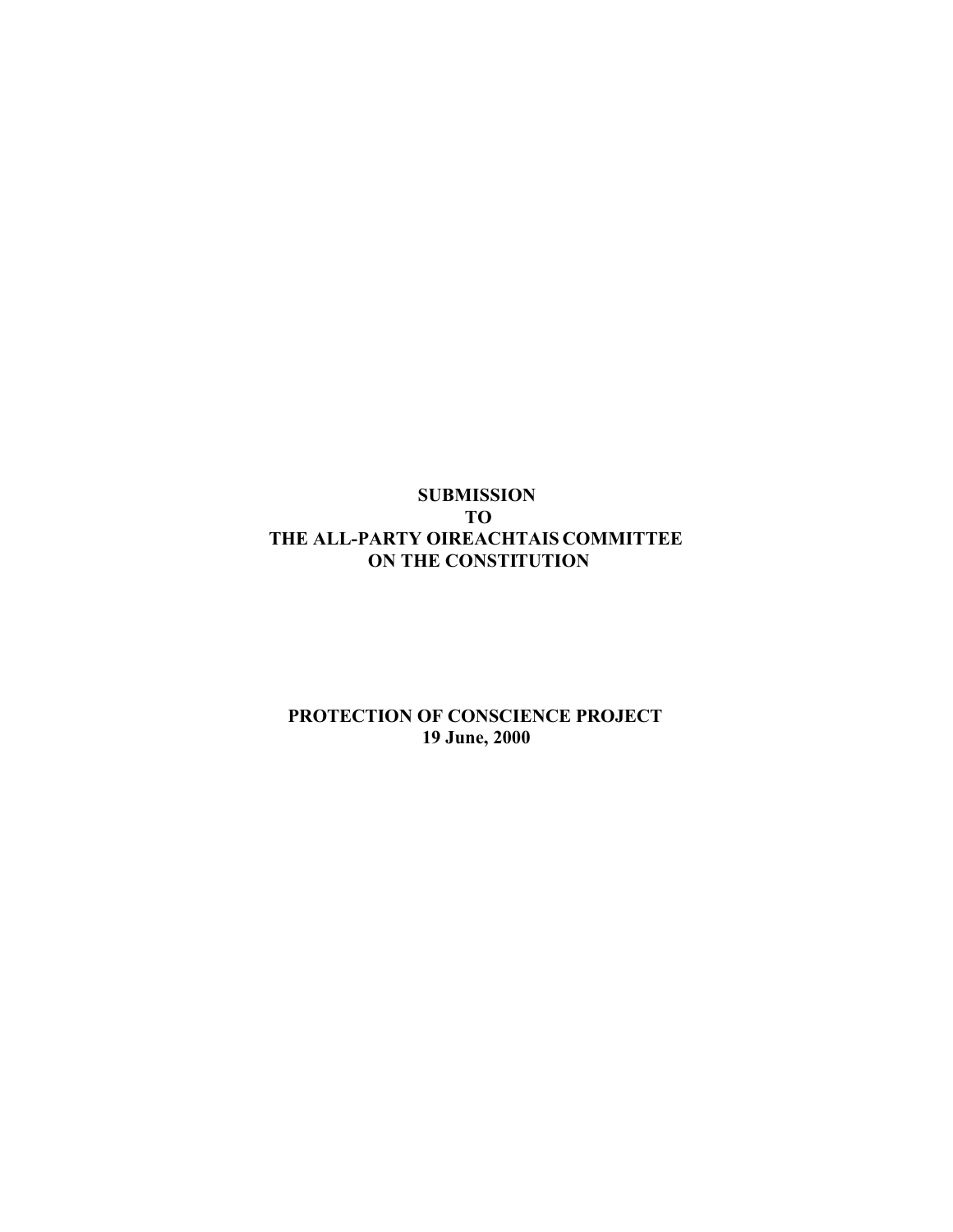## **CONTENTS**

## **Letter of transmission**

| <b>Note Re: References and Documentation</b> |                                                                                                                                                                                                                                                                                                                               |  |
|----------------------------------------------|-------------------------------------------------------------------------------------------------------------------------------------------------------------------------------------------------------------------------------------------------------------------------------------------------------------------------------|--|
| I.                                           |                                                                                                                                                                                                                                                                                                                               |  |
| Η.                                           | Cited cases<br>- Nurse (1977-1984, British Columbia)<br>- Social Assistance Worker (1985, British Columbia)<br>- Hospital Aide (1986, Indiana)<br>- Counsellors (1988, Ontario)<br>- 21 nurses (1988, Ontario)<br>- Eight nurses (1993-1999, Ontario)<br>- Nurses $(1999, Calgary)$<br>- Pharmacists (2000, British Columbia) |  |
| Ш.                                           | Predicting the Future: Attitudes in Ireland and Canada 4                                                                                                                                                                                                                                                                      |  |
| IV.                                          | - secular fundamentalism<br>- bioethics principlism<br>- personal autonomy<br>- dynamic of expectation                                                                                                                                                                                                                        |  |
| V.                                           |                                                                                                                                                                                                                                                                                                                               |  |
| VI.                                          | <b>Practical Points</b><br>- timing of legislation<br>- kind of protection required                                                                                                                                                                                                                                           |  |
|                                              |                                                                                                                                                                                                                                                                                                                               |  |
|                                              | Project Advisory Board                                                                                                                                                                                                                                                                                                        |  |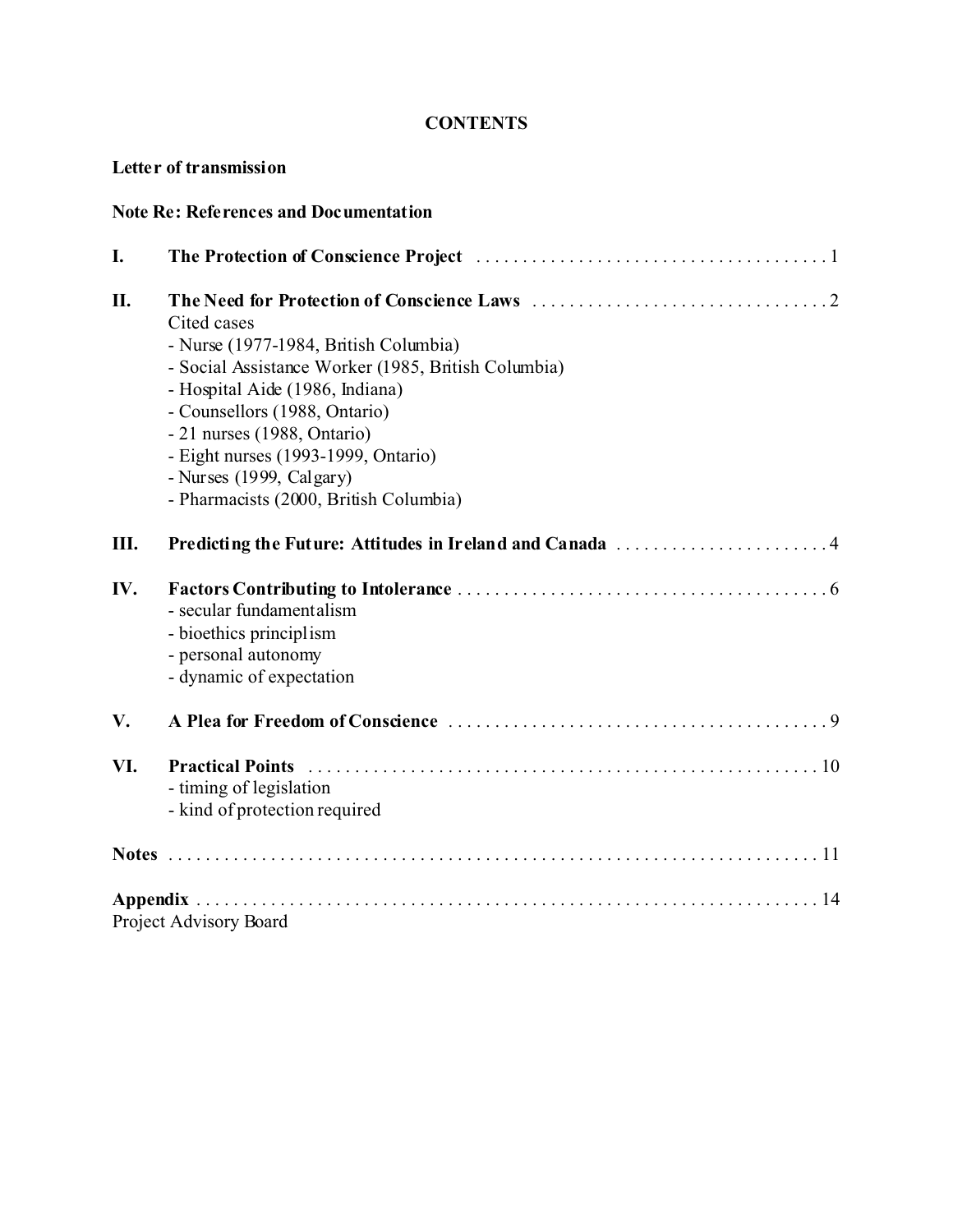

**ADVISORY BOARD** Jane t Ajzensta t, B.A.,M .A. Ph.d *Associa te Professo r, Dept. of Political Science, McMaster University, Hamilton, Ontario, Canada*

Dr. Shahid Athar, M.D. *Clinical Associate Professor of Medicine & Endocrinology, Indiana School of Medicine, Indianapolis, Indiana, U.S.A.*

J. Bud ziszews ki, Ph.d *Associate Professor Depa rtmen ts of Go vernm ent & Philosophy, University of Texas, Austin, Texas, U.S.A.*

Dr. John Fleming, B.A., Th.L (Hons), P h.D *Director, Southern Cross Bioethics Institute, Adelaide , Australia*

Dr. Hen k Joch emse n, Ph.D *Director, Lindeboom Institute, Center for Medical Ethics Amsterdam, Netherlands*

David Novak, AB, M HL, Ph .d *Chair of Jewish Studies, University of Toronto, Toronto, Ontario, Canada*

Lynn D. Wardle, J.D. Profe ssor of L aw, *J. Reube n Clark La w Scho ol, Brigham Young University, Salt Lake City, Utah, U.S.A.*

 $\_$ 

**PROJECT TEAM** Sean Murphy *Administrator*

Michael Markwick *Human Rights Specialist*

**WEBSITE** www .conscien celaws.o rg

\_\_\_\_\_\_\_\_\_\_\_\_\_\_\_\_\_\_\_\_\_\_\_

# **Tacaíocht do chonsias Tacaíocht choinsiasa**

*www.consciencelaws.org*

7120 TOFINO ST., POWELL RIVER, B.C., CANADA V8A 1G3 - TEL: (604) 485-9765

19 - 06 - 2000

Do-An Toireachtas-fo-choiste illphairti ar an Mbunreacht Do Brian O lionnachain, Cathaoirleach

A Mhic ui Lionnachain,

Ar do chaothúlacht, abair le do chómhleacaithe ar an gcóiste, chomh sasta is ataim gur lig sibh dom mo smaointe I scribhinn, a chur ós bhur gcómhair mar gheall ar chosantacht choinsiasa. Treaslaim gur pribhléid é, duine mar mise, nach mbainneann le H-Éirinn,bheith I ndon comhra libh faoi bhur mBunreacht agus faoi bhur diospóireacht inmheanach.

Ní faoi geinmhilleadh,ach faoi saoirse choinsiasa, chomh fada is a bhaineann sé le cursai leighis faoi lathair, ata na smaointe seo. Mo lean-na h-argointi faoi chúrsai léighis go dtí seo-ni raibh siad riamh curtha, ionas go mbeadh,mar deir diad (seal mhachnamh stuamtha), agus mar gheall air sin ni raibh aon mhachnamh deanta ar na rudai a tharlaionn dóibh siud ata in aghaidh geinmhilleadh de réir choinsiasa.

Níl sé deacair a thuiscint cén fáth a tharla se seo. Núair ata na hargointi seo in aghaidh go leor daoine (mar ata leirithe ag Dr. Declan Keane) - tá sé soileir nach mbéidh aon duine ina aghaidh. Ní mar sin ata sé ins an domhain mór, mar ata leirithe ag cúrsai an tsaol.

Tá suil agam go mbéidh sé seo mar chabhair ag an bhfo-chóiste agus go mbéidh cosaint choinsiasa mar bharr-chlarr in Éirinn.

Is mise Le mór-mheas, Sean Murphy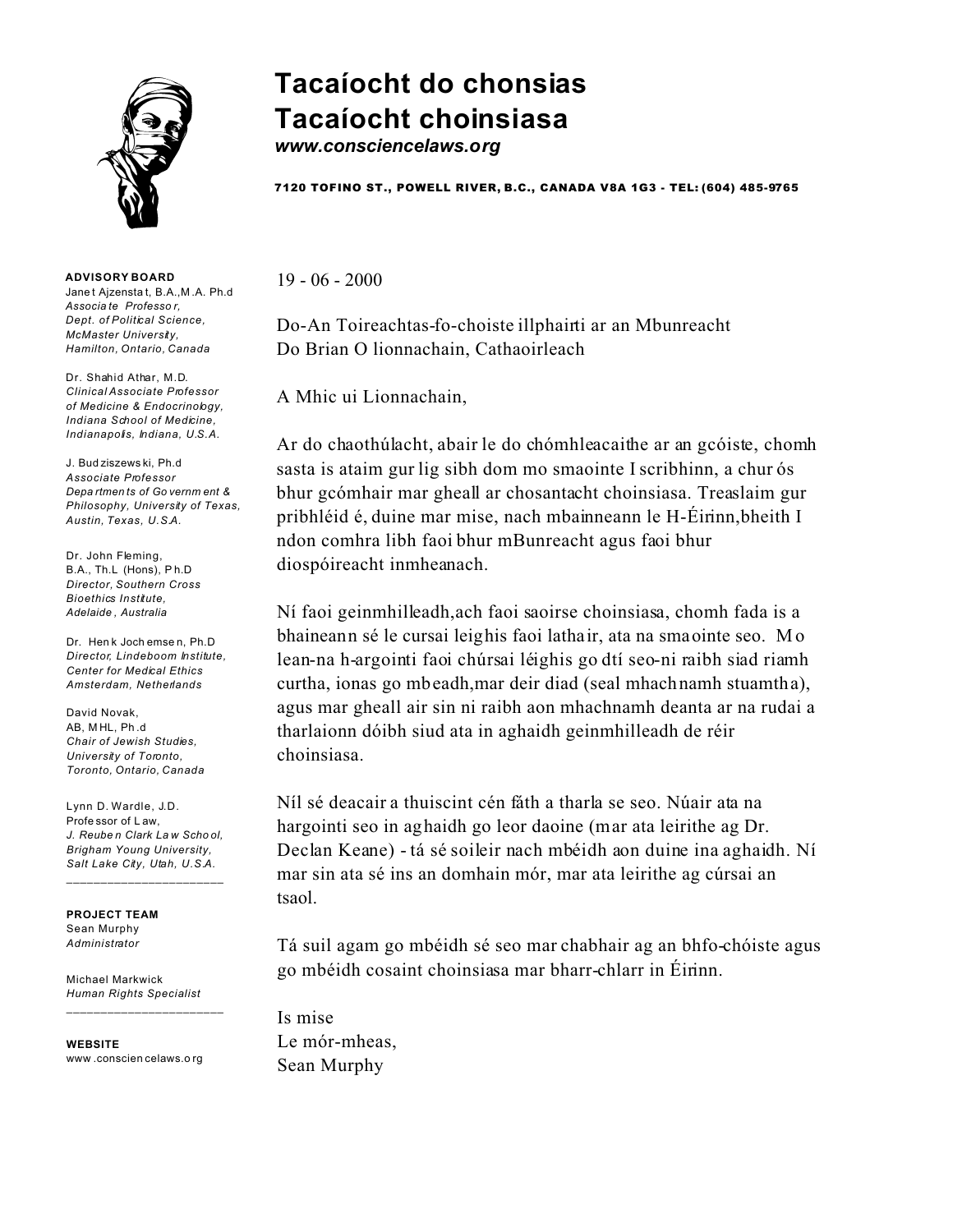

## **Protection of Conscience Project** *www.consciencelaws.org*

#### 7120 TOFINO ST., POWELL RIVER, B.C., CANADA V8A 1G3 - TEL: (604) 485-9765

19 June, 2000

The All-Party Oireachtais Committee on the Constitution, Fourth Floor, Phoenix House, 7-9 South Leinster Streets, Dublin 2 Republic of Ireland ATTN: Mr. Brian Lenihan, TD, Chairman

Dear Mr. Lenihan:

Please convey my thanks to the members of the Committee for the generosity they have displayed in allowing me to make a written submission concerning protection of conscience. I recognise that it is a privilege for someone who is not a citizen to address a committee of a national government concerning its own constitution and laws.

This submission is not about abortion, but about freedom of conscience in relation to morally controversial medical procedures. Unfortunately, discussions about such procedures have not always been accompanied by sufficient reflection about their impact on those who object to them for reasons of conscience.

It is not difficult to understand why this has occurred. When the procedure in question is objectionable to large numbers of people (as indicated in the testimony of Dr. Declan Keane), it is usually assumed that no one would be forced to participate in it. Experience indicates that, in the long run, this is not the case.

I hope that this submission will assist the Committee with its work, and that protection of conscience will receive due consideration in future developments in Ireland.

Sincerely, Sean Murphy, Administrator

**ADVISORY BOARD**

Jane t Ajzensta t, B.A.,M .A. Ph.d *Associa te Professo r, Dept. of Political Science, McMaster University, Hamilton, Ontario, Canada*

Dr. Shahid Athar, M.D. *Clinical Associate Professor of Medicine & Endocrinology, Indiana School of Medicine, Indianapolis, Indiana, U.S.A.*

J. Bud ziszews ki, Ph.d *Associate Professor Depa rtmen ts of Go vernm ent & Philosophy, University of Texas, Austin, Texas, U.S.A.*

Dr. John Fleming. B.A., Th.L (Hons), P h.D *Director, Southern Cross Bioethics Institute, Adelaide , Australia*

Dr. Hen k Joch emse n, Ph.D *Director, Lindeboom Institute, Center for Medical Ethics Amsterdam, Netherlands*

David Novak, AB, M HL, Ph .d *Chair of Jewish Studies, University of Toronto, Toronto, Ontario, Canada*

Lynn D. Wardle, J.D. Profe ssor of L aw, *J. Reube n Clark La w Scho ol, Brigham Young University, Salt Lake City, Utah, U.S.A.*

\_\_\_\_\_\_\_\_\_\_\_\_\_\_\_\_\_\_\_\_\_\_\_

**PROJECT TEAM** Sean Murphy *Administrator*

Michael Markwick *Human Rights Specialist*

\_\_\_\_\_\_\_\_\_\_\_\_\_\_\_\_\_\_\_\_\_\_\_

**WEBSITE** www .conscien celaws.o rg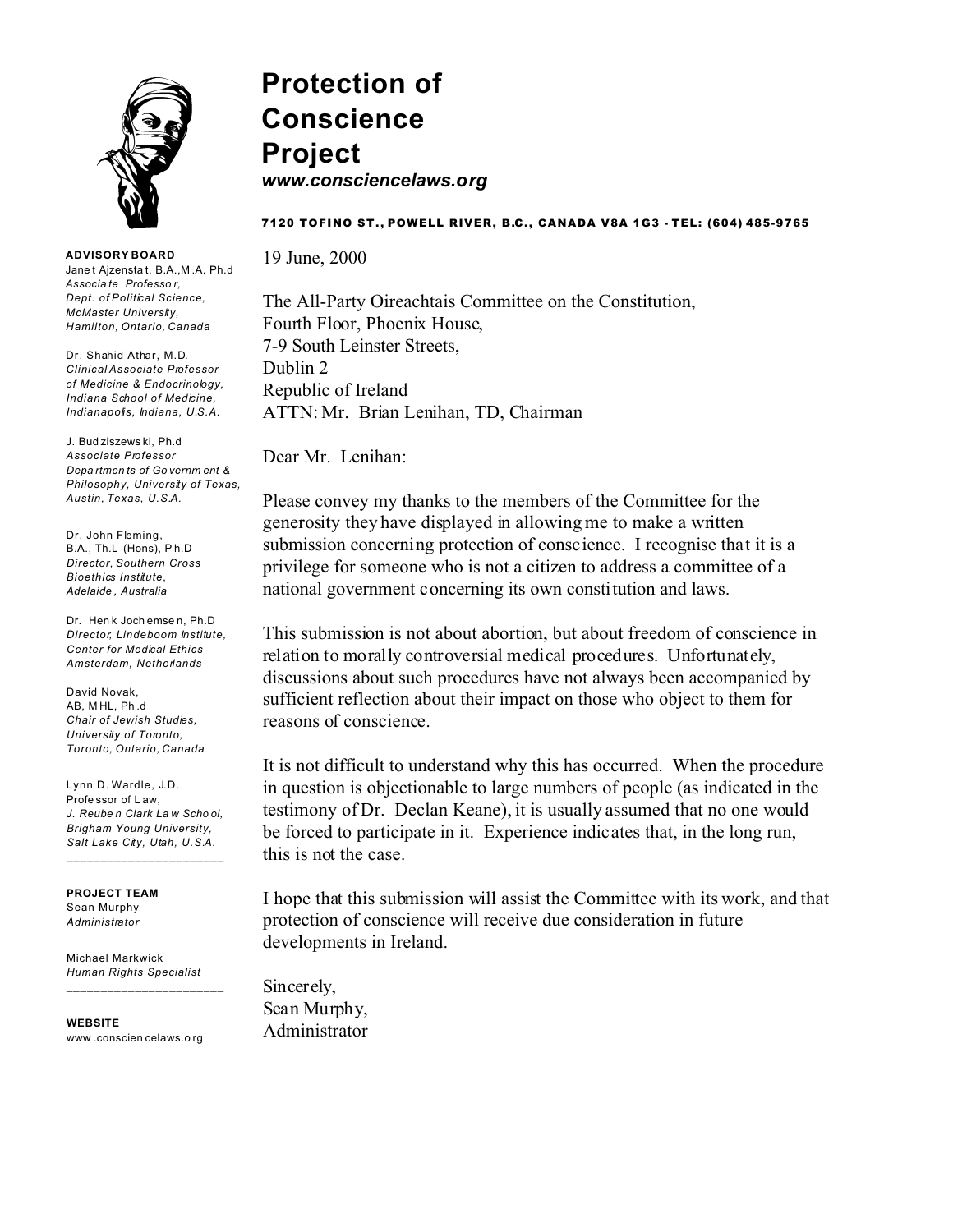## **NOTE RE: REFERENCES AND DOCUMENTATION**

The on-line version of the submission is available to Committee members at

#### **www.consciencelaws.org/archive/coiste\_ uile-phairti\_an\_oireachtais.html**

By using hyperlinks in the text, the on-line version provides quick access to most of the documents cited.

The written submission uses end notes that provide abbreviated internet addresses for these documents. In order to directly access the document, a reader working from the written submission must include the full URL when entering the document address in a browser. For example:

| <b>Abbreviated Form</b>                                 | <b>Reader Must Type</b>                                                       |
|---------------------------------------------------------|-------------------------------------------------------------------------------|
| /Crimes01.html                                          | www.consciencelaws.org/Crimes01.html                                          |
| /ExaminingtheIssues/Ethical/Articles<br>/Ethical01.html | www.consciencelaws.org/ExaminingtheIssues/Ethical<br>/Articles/Ethical01.html |

The on-line version of the submission will be linked to the Project site and made available to the public on 23 June.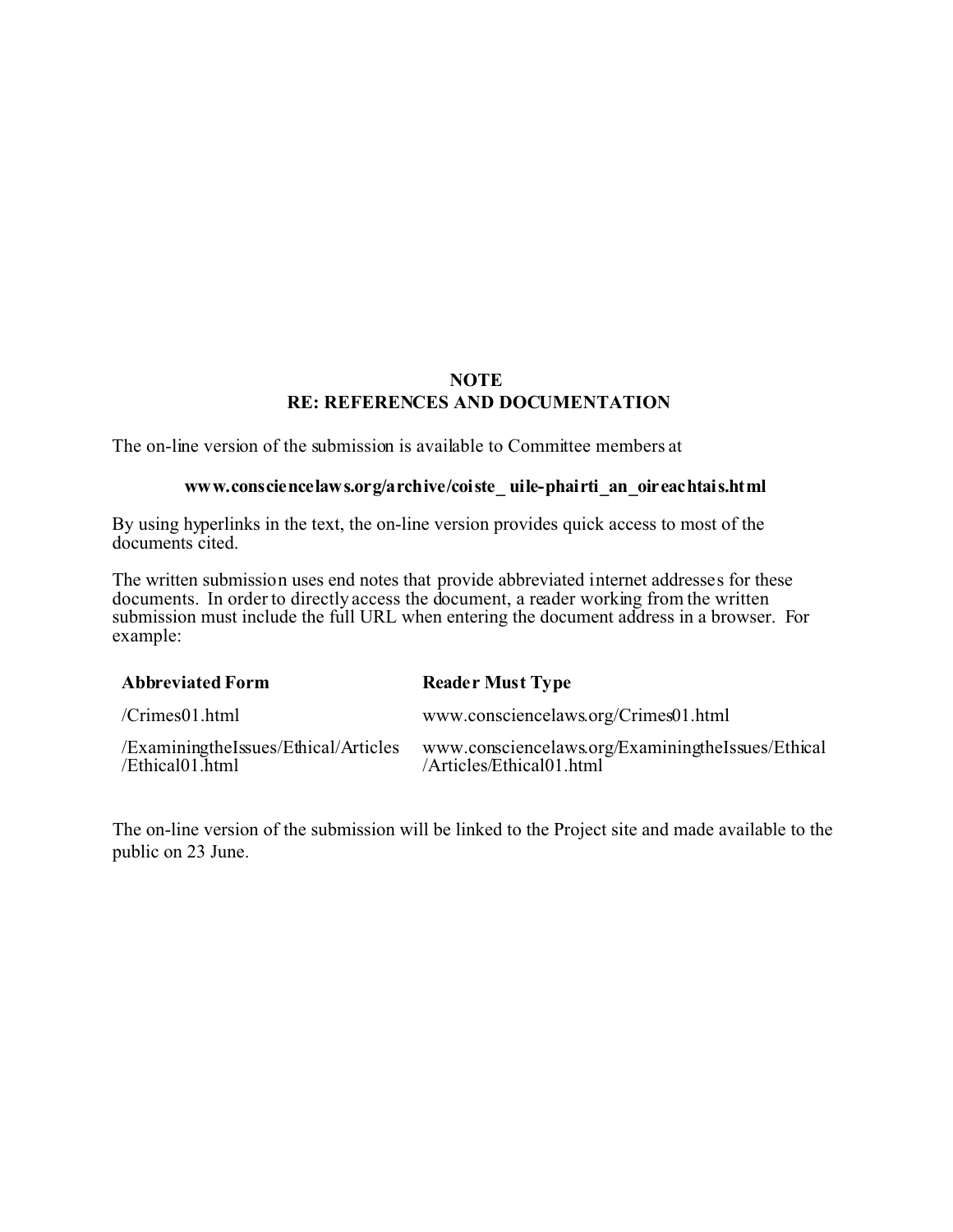## **SUBMISSION TO THE ALL-PARTY OIREACHTAIS COMMITTEE ON THE CONSTITUTION 19 June, 2000**

## **I. The Protection of Conscience Project**

The Project is a non-denominational, non-profit initiative supported by a project team and advisory board. The Project

" advocates for protection of conscience legislation;

"promotes clarification and understanding of the issues involved to assist in reasoned public discussion;

" acts as a clearing house for reports from people who have been discriminated against for reasons of conscience, directing them to legal assistance and other support when possible.

The advisory board consists of seven people with advanced degrees in law, medicine, political science, philosophy and theology; it includes directors of bioethics institutes in Australia and the Netherlands. The advisors reflect the non-denominational character of the Project. (See Appendix)

Our website ( www.consciencelaws.org) serves as an electronic journal and archive. It includes the text of existing and proposed legislation and policies, and news, articles, essays and background information relating to rights of conscience.

The Project does not direct or manage protection of conscience initiatives. Instead, for the benefit of people working for or in need of protection of conscience, it provides information, offers suggestions, encourages co-operation and facilitates communication.

Accordingly, this submission will advance principles and refer to experience that the Committee may wish to consider within an Irish context, but it will not suggest specific measures . If there is or will be a need for protection of conscience legislation in Ireland, that need will have to be articulated by Irish citizens, and laws and policies framed according to the circumstances prevailing in Ireland.

Note that the Project does not address substantive questions about the morality of controversial procedures, except to the extent that it is necessary to explain the position of conscientious objectors.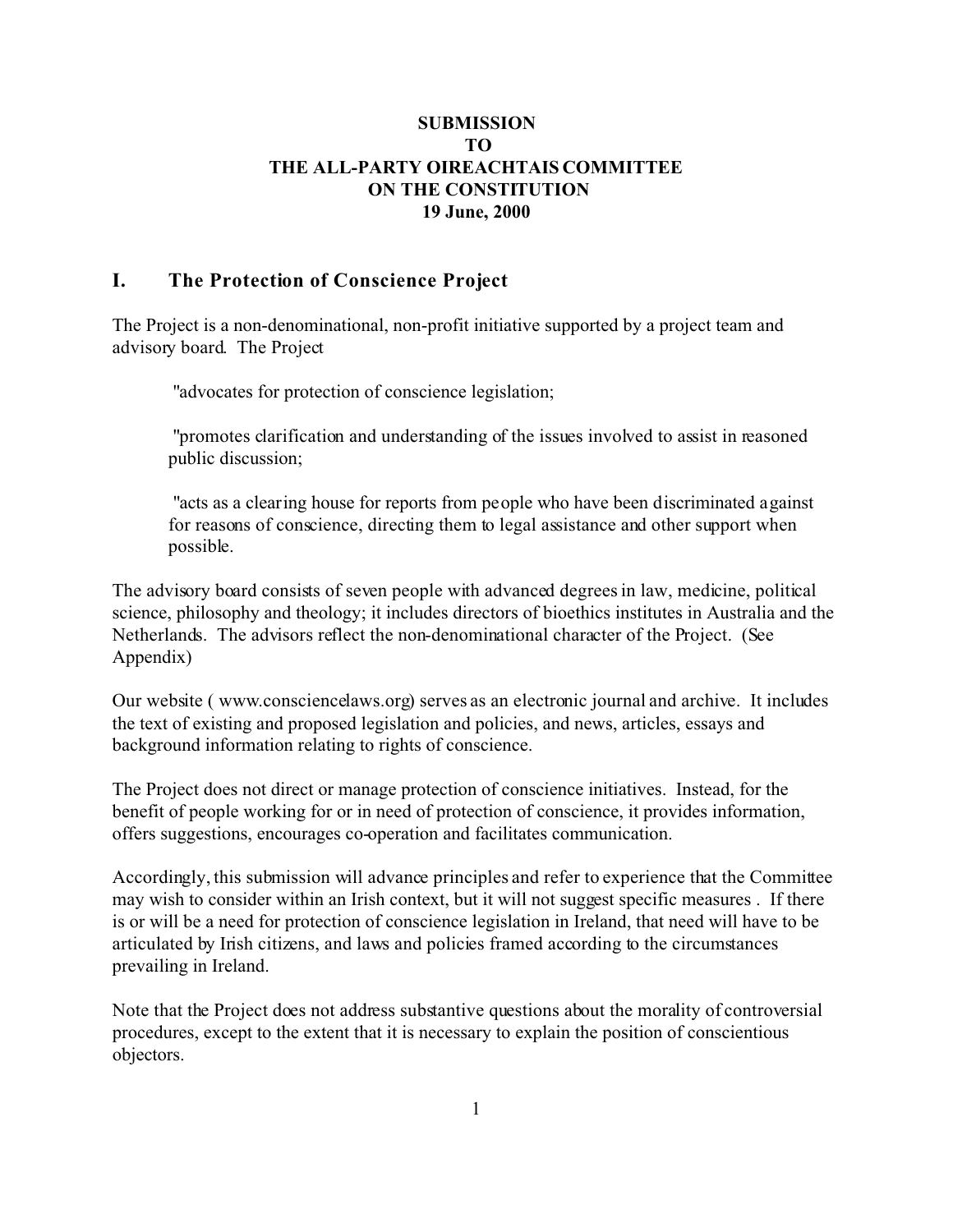## **II. The Need for Protection of Conscience Laws**

Protection of conscience laws ensure that people cannot be forced to participate in medical procedures to which they object for reasons of conscience. Such laws are needed because powerful interests have been inclined to force health care workers and others to participate, directly or indirectly, in morally controversial procedures. In the case of abortion, this has led to discrimination against conscientious objectors, who have been denied employment, dismissed or otherwise penalized because they have declined to participate. Some examples from the period 1977-2000<sup>1</sup>:

A registered nurse was refused employment at four hospitals because she was unwilling to assist in abortion. She finally agreed to do so, but was forced to resign after refusing to assist at the hysterotomy of a woman who was  $5\frac{1}{2}$  months pregnant. She eventually left the profession. (1977-1984, British Columbia, Canada)<sup>2</sup>

A social assistance worker was fired because she refused to approve payment for an abortion that would have been illegal under the law as it then stood. (An interview with the worker, whose parents are from Ireland, appeared in a September, 1993 edition of *The Irish Democrat*). (1985, British Columbia, Canada)<sup>3</sup>

A hospital aide was dismissed because she refused to clean abortion instruments. (1986, Indiana,  $USA)^4$ 

Three counsellors at a home for battered women were dismissed because they declined to refer women for abortions, and denied three weeks of unemployment insurance benefits because they had lost their jobs through misconduct . The firings were defended by the provincial Minister of Community and Social Services. (1988, Ontario, Canada)<sup>5</sup>

21 out of 30 paediatric nurses resigned following the amalgamation of hospitals, and ensuing management demands that they participate in abortions. (1988, Ontario,  $Canada)^6$ 

Eight nurses at a hospital refused to participate in abortions following hospital restructuring. They were told to leave their department (obstetrics) or seek work elsewhere. Their professional association sided with hospital management. The nurses spent five years and thousands of dollars to secure an agreement that acknowledged their freedom of conscience. One nurse had died and others developed stress-related illnesses by the time the case was settled. (1993-1999, Ontario, Canada)<sup>7</sup>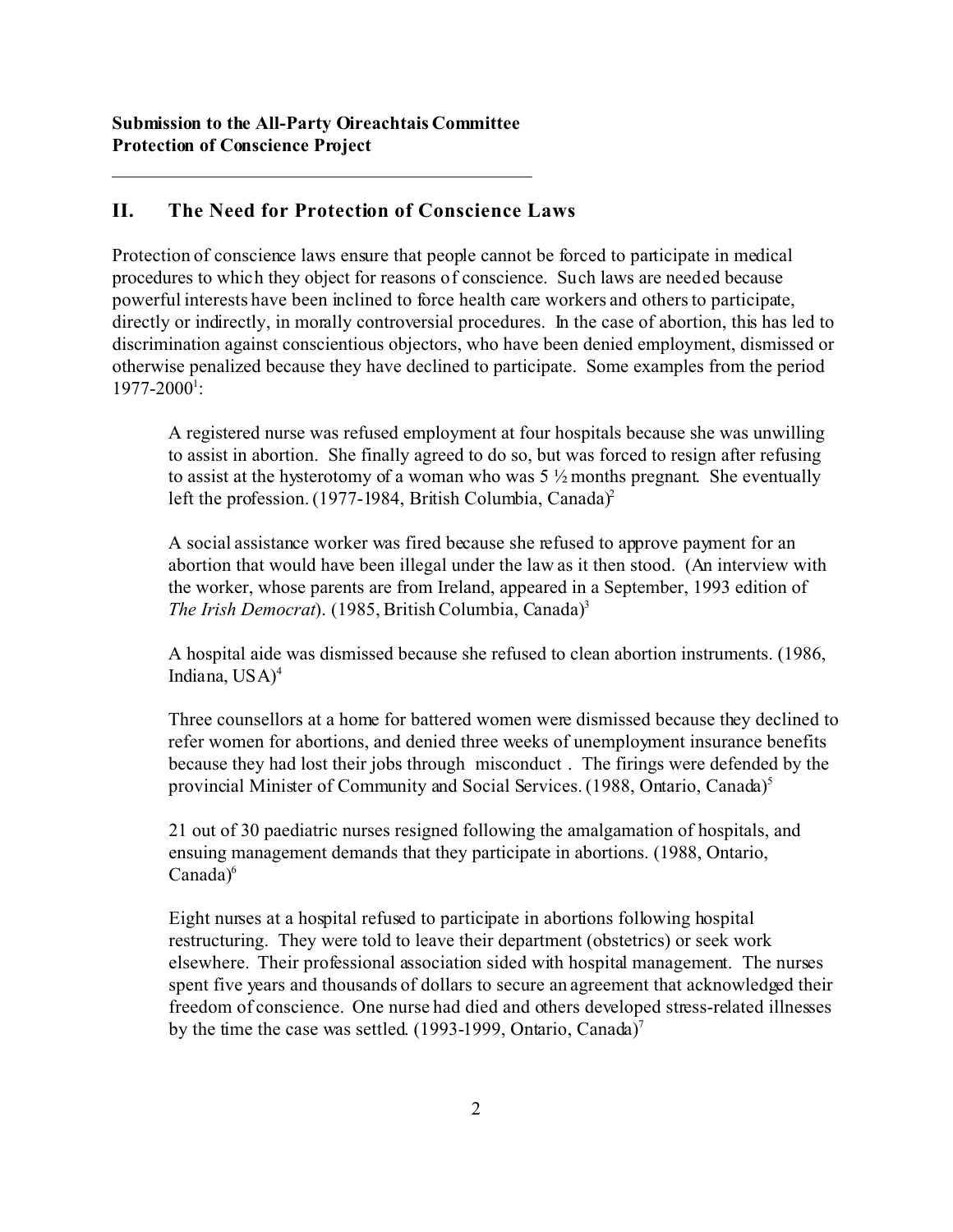Nurses at a hospital were made to participate in genetic terminations - the abortion of late term infants diagnosed with serious disorders. Some of the infants were born alive; one survived 12 hours, during which time nurses took turns rocking it, but were forbidden to feed it.<sup>8</sup> A child who survived similar treatment at Vancouver General Hospital recently received a damage settlement from the hospital-almost 13 years later<sup>9</sup>. To prevent such complications, the Alberta College of Physicians and Surgeons recently authorized doctors to inject potassium chloride into the heart of a seriously malformed fetus to prevent its live birth during genetic termination . The measure does not alleviate the moral conflict faced by conscientious objectors in such circumstances.  $(1999-2000,$  Alberta, Canada)<sup>10</sup>

In a bulletin to its members, a College of Pharmacists stated: The moral position of an individual pharmacist, if it differs from the ethics of the profession, cannot take precedence over that of the profession as a whole. The College cautioned them that future pharmacy services might expand to include preparation of drugs to assist voluntary or involuntary (sic) suicide, cloning, genetic manipulation, or even execution. (British Columbia,  $2000$ )<sup>11</sup>

These cases concern abortion, and most of the existing protection of conscience laws were drafted with abortion in mind. However, this is largely an accident of history, a result of the legalisation (by statute or judicial fiat) of what was understood to be a contentious medical practice. It would be a serious mistake to associate a need for protection of laws only with abortion and (in countries with large Catholic populations) artificial contraception or contraceptive sterilisation.

Developing technology and a number of social trends promise to generate *more* moral controversy, not less. Disputes are already underway about the ethics of various forms of artificial reproduction, eugenics, genetic engineering, embryonic experimentation, organ harvesting and tissue trafficking. Lobbies for the legalisation of assisted suicide and euthanasia have been successful in some jurisdictions and continue to be persistent in others, with serious consequences for those who are expected to deliver these services.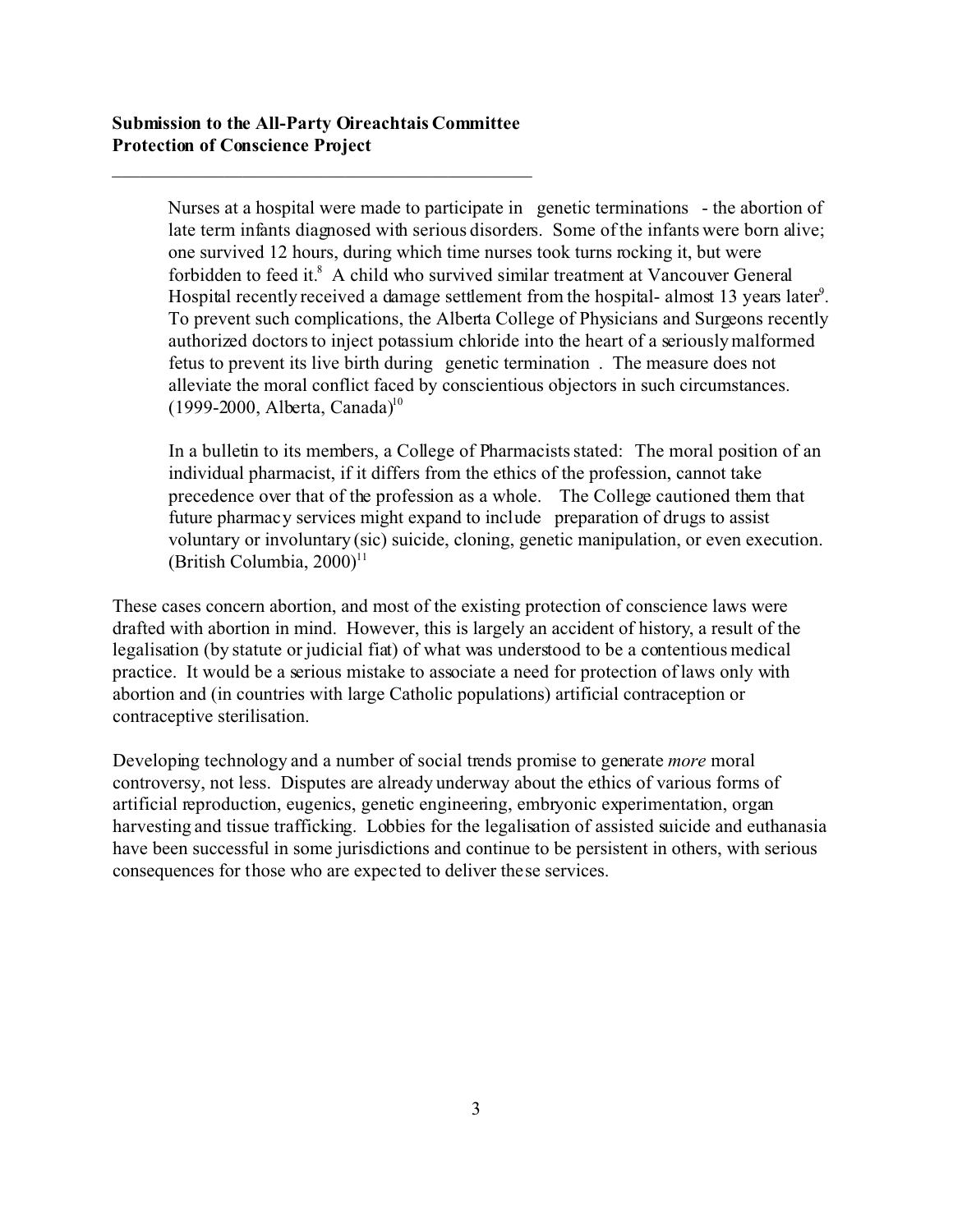## **III. Predicting the Future: Attitudes in Ireland and Canada**

The evidence received by the Committee from Dr. Declan Keane, Master of the National Maternity Hospital, Holles Street, included reference to the extent of opposition to abortion in the Irish medical profession:

. . .the people who would be asked to carry out the terminations of pregnancy are the gynaecologists in this country, and as I've mentioned already, you know, for religious, moral and ethical reasons most of my colleagues would be extremely unhappy to be asked to do so. In fact most, I am sure, would not do it. . . I would think the vast majority of my gynaecology colleagues would be conscientious objectors to taking any part in that.<sup>12</sup>

Given the prevalence of this view, is it likely that abortion could become so common in Ireland that conscientious objectors would suffer the kind of discrimination illustrated by the cited cases? It hardly seems so. Yet, contrast the cited cases (all but one of which are Canadian) with the following statement from a Canadian physician:

...I was a Public Health officer in [British Columbia] from 1961 to 1966. In 1962, I believe it would be, Dr. \_\_\_\_\_\_\_\_\_, who was Director of V.D. control, proposed giving birth control pills to  $\overline{c}$  city] prostitutes to prevent them giving birth to congenital syphilitic babies. This was before birth control pills were legal in Canada.

There were about twenty medical officers there, and I spoke out against the proposal, saying that if it was adopted the next step would be to abort any pregnancies that occurred. I was laughed to scorn! [It was said that] No Canadian doctors would ever do abortions.<sup>13</sup>

No one present at that meeting - including the speaker - would have believed that a provincial College of Physicians and Surgeons would one day approve the lethal injection of infants *in utero* as a standard procedure in genetic terminations . Nor was it predicted, when the sale of contraceptives was decriminalized in Canada, that pharmacists who declined to dispense contraceptives and abortifacient drugs would eventually be attacked in newspaper editorials.<sup>14</sup>

An additional factor for the Committee to consider is extra-territorial pressure that may be brought to bear through international agreements like the Convention for the Elimination of All Forms of Discrimination Against Women. The Committee overseeing the implementation of that Convention has stated that refusal to provide abortion for reasons of conscience is an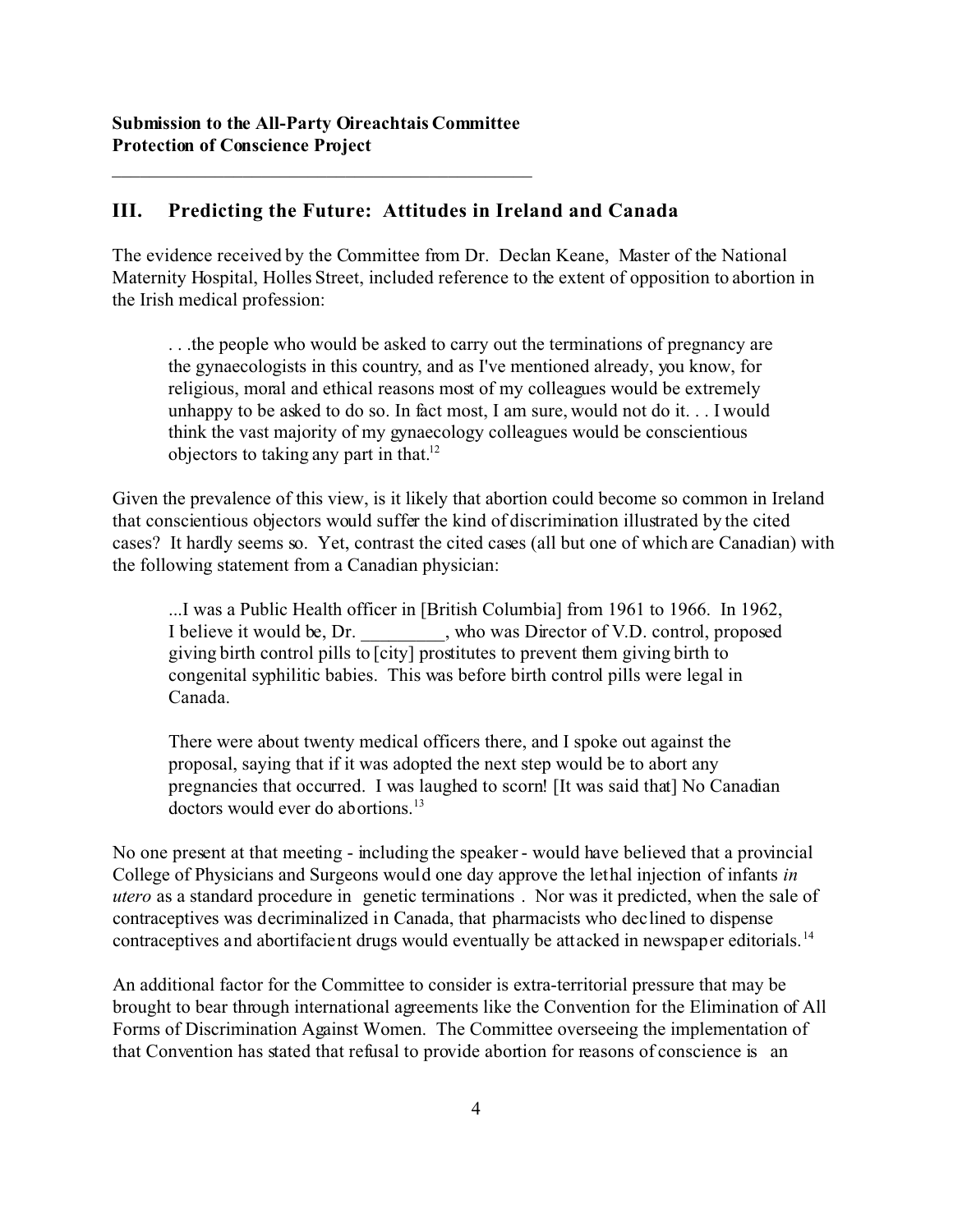\_\_\_\_\_\_\_\_\_\_\_\_\_\_\_\_\_\_\_\_\_\_\_\_\_\_\_\_\_\_\_\_\_\_\_\_\_\_\_\_\_\_\_\_\_

infringement of women s reproductive rights .<sup>15</sup>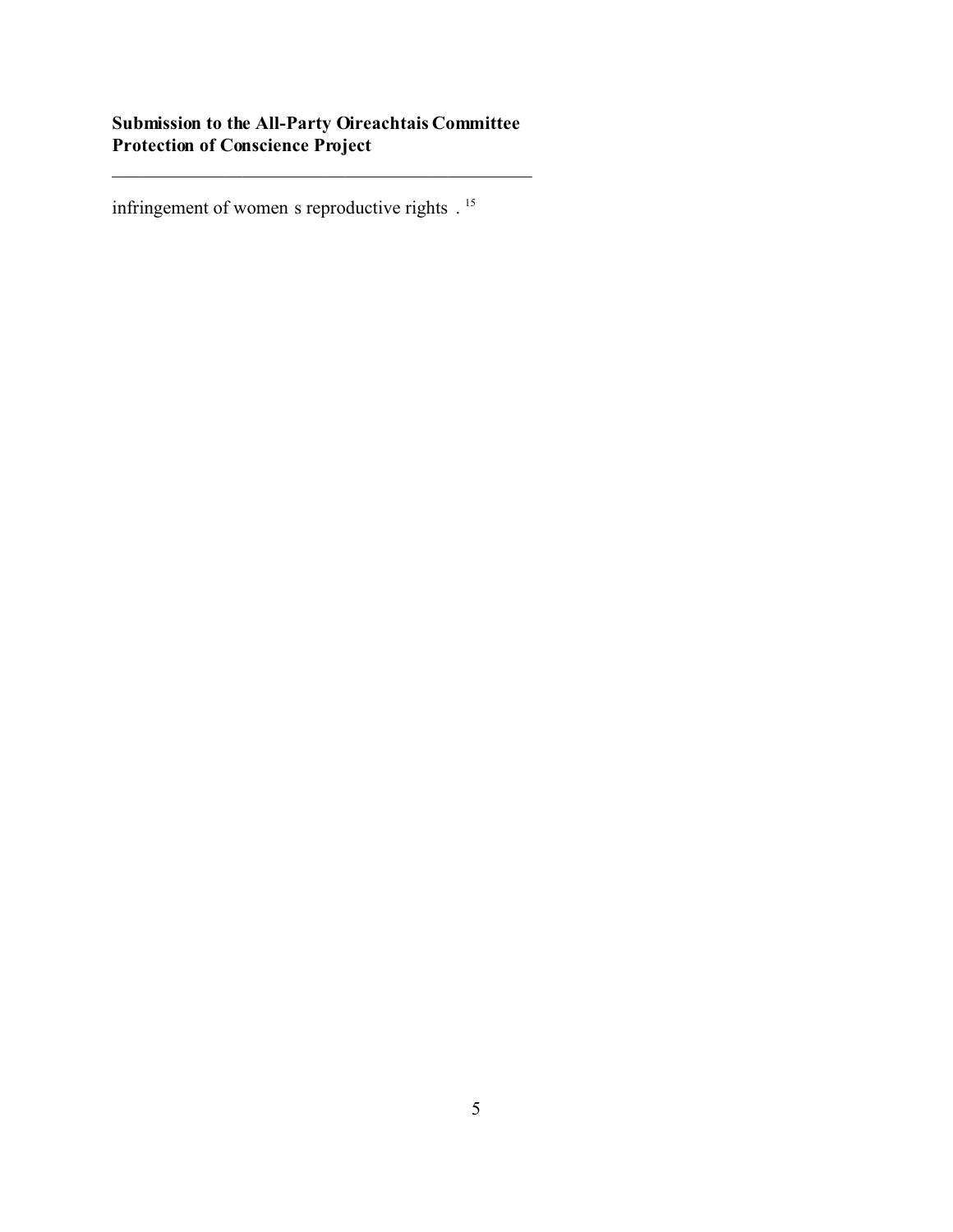## **IV. Factors Contributing to Intolerance**

Four factors appear to contribute to the increasing intolerance of conscientious objection among health care workers. To the extent that they are operative in Ireland, they warrant the attention of the Committee.

The most important of these is what author Lois Sweet calls **secular fundamentalism** . Secular fundamentalists hold that it is wrong to allow law or public policy to be influenced by religious belief, or by morality derived from religious belief. Typically, they assert that only scientific (meaning empirical) knowledge is factual, and that human society is best served if its laws are based upon neutral facts rather than subjective belief - especially religious belief.<sup>16</sup>

Yet they are believers; they cannot be otherwise. They believe that human dignity exists, that all men are equal, that human life is worthy of respect, that killing is justified when . . ., etc. These are first principles that must be accepted on faith, not facts established by scientific study. Even if they explicitly profess atheism and agnosticism, secular fundamentalists have faith. That God does not exist, or has nothing to do with man's daily life, or cannot be known, are properly religious or theological propositions maintained by faith, not by empirical evidence.

Nonetheless, secular fundamentalists persist in the belief that they do not believe - that they *know*. More important, they believe (for they cannot know) that theirs is that special kind of knowledge required for the just ordering of society, and that only people who share their understanding - who believe what they believe - can be trusted to manage public affairs. When this hidden faith becomes dominant among governing elites, they not only dismiss critiques of law or public policy that are informed by religious convictions, but tolerate religiously motivated acts only to the extent that they are consistent with what social critic Iain Benson has described as the hidden faith of this new secularity  $.17$ 

The hidden faith of governing elites in modern society is as great a threat to freedom of conscience and religion as was the manifest faith of governing elites in days gone by. Fire, dungeon and sword are out of fashion, but in these more comfortable times, compliance can often be secured by threatening economic and social penalties, or by professional excommunication imposed by licensing authorities.

Note that many of these authorities adhere to **bioethics principlism**, a theory that attempts to apply four principles of biomedical ethics : non-maleficence, beneficence, justice and autonomy. These first principles - statements of faith - are expressed in the Four Commandments: do no harm, do good, be fair, and respect patient choices. Problems arise, however, because the application of the Four Commandments is impossible without defining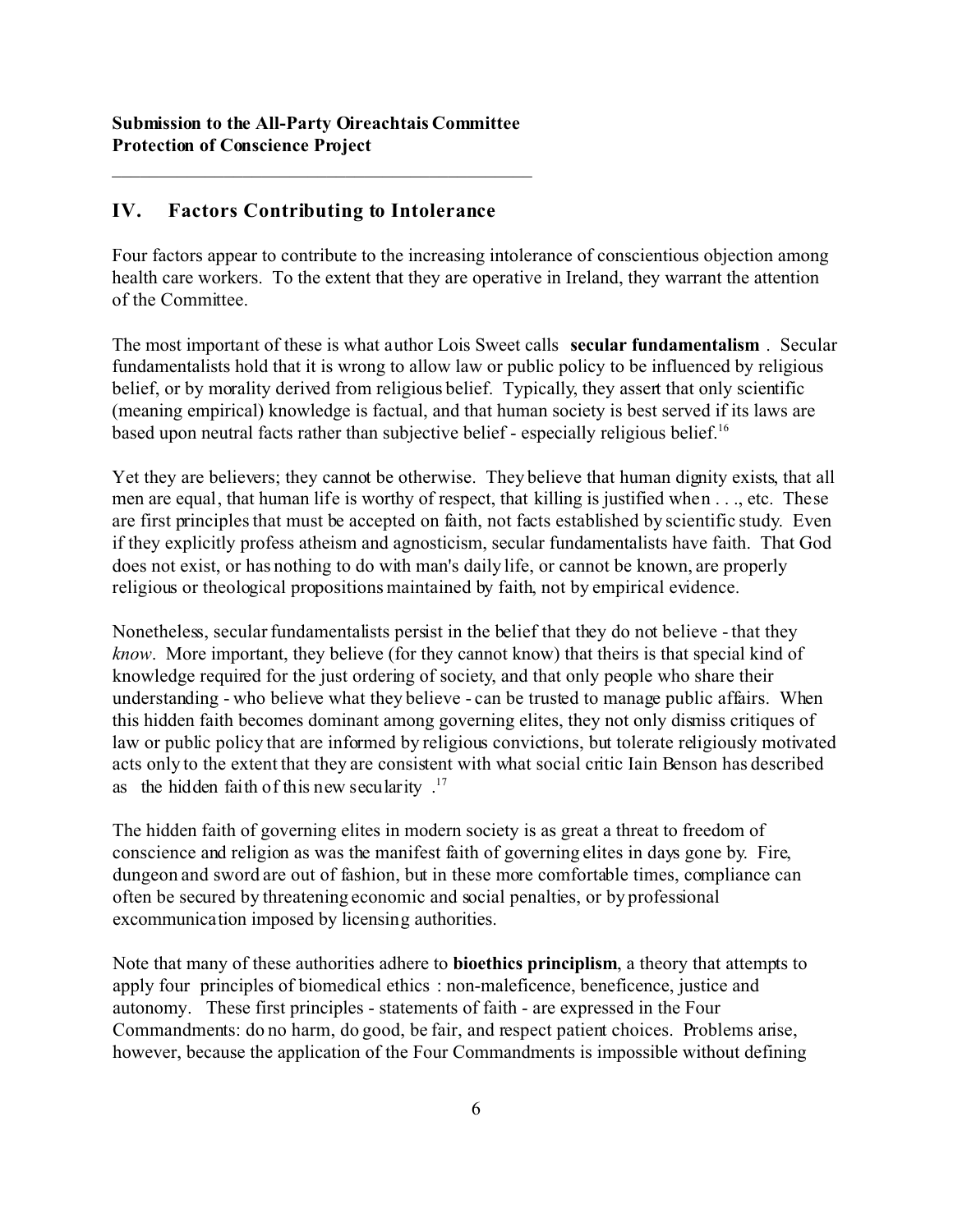\_\_\_\_\_\_\_\_\_\_\_\_\_\_\_\_\_\_\_\_\_\_\_\_\_\_\_\_\_\_\_\_\_\_\_\_\_\_\_\_\_\_\_\_\_

what is meant by harm, by good, and by fairness. Is causing the death of the patient doing good ? Is prolonging life doing no harm ? Answers to such questions depend primarily upon one s understanding of the nature of the human person, the nature of human relationships and concepts of right and wrong. When the hidden faith of the secular fundamentalist yields answers that differ substantially from the faith-based answers of a religious believer, the conflict is likely to end up in court.

Here one meets again the notion of **personal autonomy**, derived in many cases from bioethics principlism.<sup>18</sup> Autonomy is held to be among the defining characteristics of the human person, essential for human happiness, and inseparable from personal dignity. The achievement of personal autonomy is therefore the most important goal of personal development, and the enhancement of personal autonomy one of the most important functions of law, medicine and education. Taken to its logical conclusion, this can transform the traditional obligation to meet the needs of a patient into an obligation to fulfil the patient s *wishes*. The following extract from the Ontario College of Nurses ethical guidelines illustrates this transformation; note the consequences for conscientious objectors.

...When a client's wish conflicts with a nurse's personal values, and the nurse believes that she or he cannot provide care, the nurse needs to arrange for another caregiver and withdraw from the situation. If no other caregiver can be arranged, the nurse must provide the immediate care required. If no other solution can be found, the nurse may have to leave a particular place of employment in order to adhere to her or his moral values.<sup>19</sup>

 One gains personal autonomy by gaining personal power - the ability to get what one wants or to do what one wants. The watchword is *empowerment*, and all social interactions are interpreted as products of power-based relationships. Conflicts that are actually conflicts of faith - hidden or explicit - are often recast as disputes about power, to be resolved by applying notions of equality to achieve a balance of power.<sup>20</sup>

Personal autonomy is not violated so long as parties to social interaction consent to what is done. It is violated only when something is done without consent, or when consent is improperly obtained. On the other hand, consent will suffice to justify any action which might otherwise be held to violate personal autonomy. In law and in bioethics, the axiom of the autonomous person and the corollary of justification by consent are used to support mercy killing and assisted suicide<sup>21</sup>. Logically, they can be extended to support any other morally controversial procedure.

Socialized medicine has been and continues to be a great benefit to many people, but little attention has been paid to the **dynamic of expectation** that arises following legalisation of a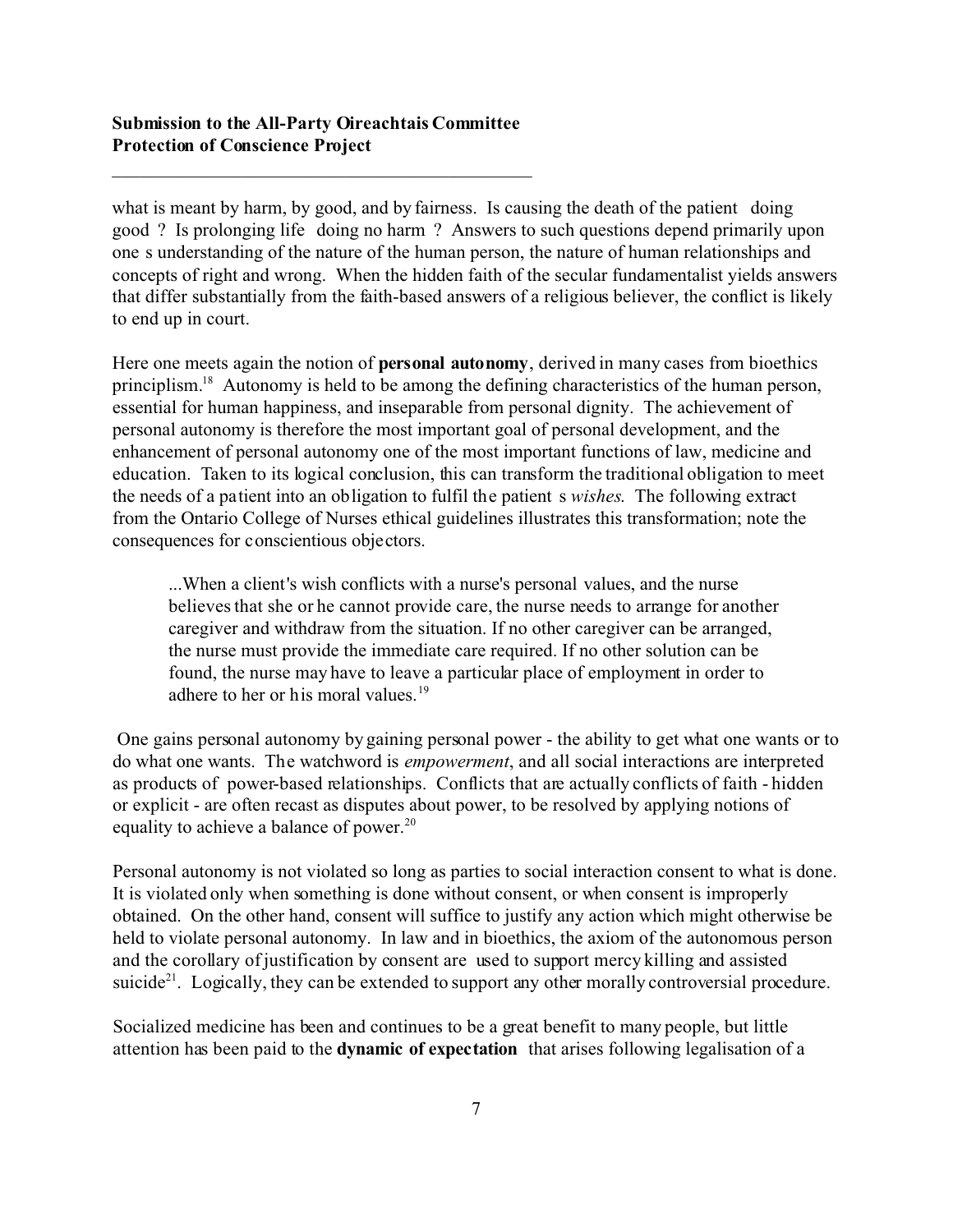\_\_\_\_\_\_\_\_\_\_\_\_\_\_\_\_\_\_\_\_\_\_\_\_\_\_\_\_\_\_\_\_\_\_\_\_\_\_\_\_\_\_\_\_\_

controversial procedure, especially when the state assumes primary responsibility for the delivery of health care. In the first place, there is an assumption that citizens are entitled to demand from health care providers what they have paid for through taxes. The assumption becomes an expectation when health care providers are perceived to be state employees because private health care has been prohibited or rendered impracticable. Moreover, as the guarantor of a *de facto* social contract for health care, the state is expected to enforce the terms of the contract against reluctant employees and other health care providers.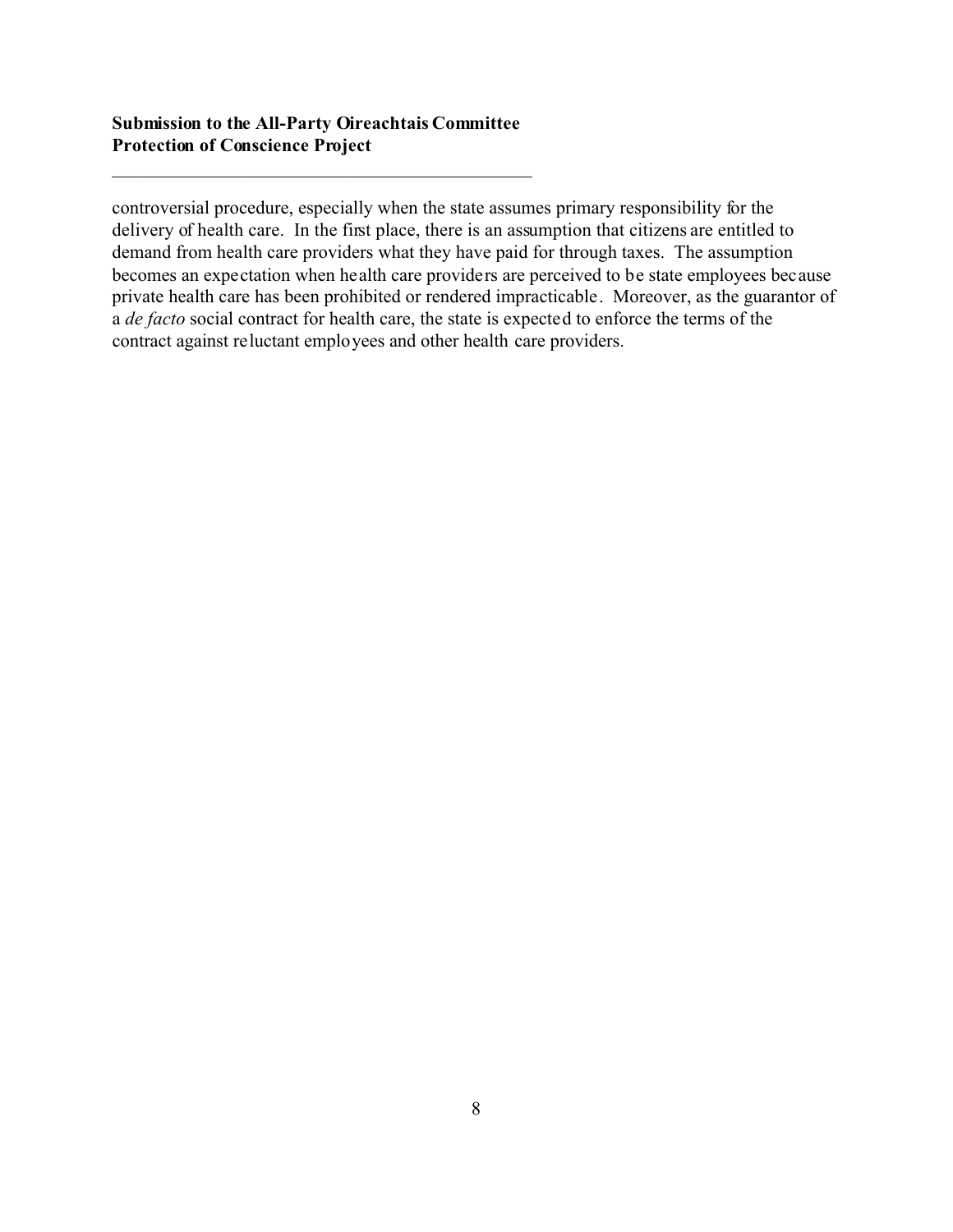## **V. A Plea for Freedom of Conscience**

Supporting the drive for personal autonomy is an understanding of freedom primarily as freedom *from* : freedom from restraint, from rules, from direction, from guidance, from immutable principles. People are encouraged to determine the course of their lives and assert who they are by breaking away from moral imperatives and institutions that are perceived to impose constraints or limit freedom of choice. This is not the freedom sought by this submission.

What is sought is freedom *for*: for discerning the good that needs to be done, for choosing the good, for doing good. Such freedom is onerous, for it implies an obligation to distinguish true goods from false, higher goods from lesser. It demands that one form convictions about what is truly good, and live accordingly.

Certainly, this can generate conflict among people pursuing different notions of the good , but the remedy for this is not to have governing elites or a governing majority impose a hidden faith that the good does not exist, or that it cannot be identified, or, perhaps, that the good consists of the pursuit of power in order to maximize personal autonomy.

Instead, we are called to develop the charity, the patience, and the skills necessary to live together peacefully. Above all, we must learn to talk to each other about faith -*all* faith hidden, explicit, religious, and non-religious.

> Once we realize that everyone necessarily operates out of some kind of faith assumptions, we stop excluding analysis of faith from public life. We cannot simply banish religious faiths from our common conversations about how we ought to order our lives together while leaving unexamined all those implict faiths in such areas as public education, medicine, law or politics. . .

So let us banish this notion of a faith-free secular once and for all. Everyone believes . The question is, what do we believe in and for what reasons? $2^{22}$ 

This is the kind of dialogue encouraged by the Project. Protection of conscience laws provide an opportunity for it to develop.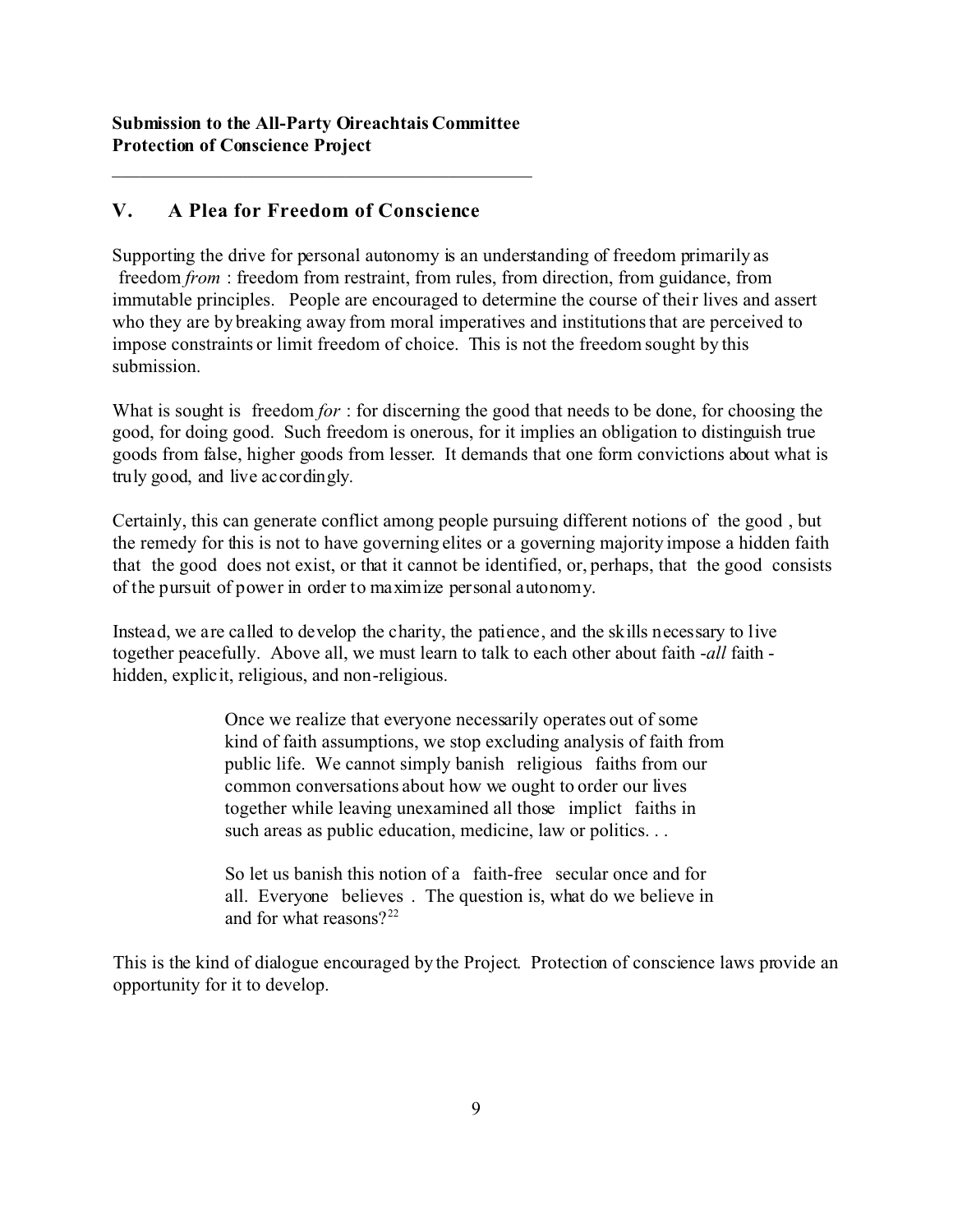\_\_\_\_\_\_\_\_\_\_\_\_\_\_\_\_\_\_\_\_\_\_\_\_\_\_\_\_\_\_\_\_\_\_\_\_\_\_\_\_\_\_\_\_\_

## **VI. Practical Points**

Laws should be drafted in such a way that they are not easily made obsolete by technological progress.

Experience suggests that protection of conscience legislation is best enacted before or at the time of the legalization of any morally controversial medical procedure. Once a procedure has been legalized, the dynamic of expectation and a process of desensitization make it more difficult to enact protective laws.

An adequate law should protect conscientious objectors from coercive hiring or employment practices, discrimination, and other forms of punishment or pressure. It should also include protection from civil liability, clear enforcement mechanisms and penalties for violators.

It is prudent to consider special protection for those who are especially vulnerable to discriminatory or coercive practices, such as students, or applicants for employment or professional status or privileges. However, draftsmen should ensure that protection is extended to as many people or classes of people as possible.

It is important to recognize that a compromise that involves mandatory referral is unacceptable to many conscientious objectors because they believe that referral is a culpable form of participation in the objectionable act.

Note: The Project website includes a Model Statute and the text of several legislative proposals, as well as existing protection of conscience statutes from different jurisdictions. It does not advocate a specific form of law.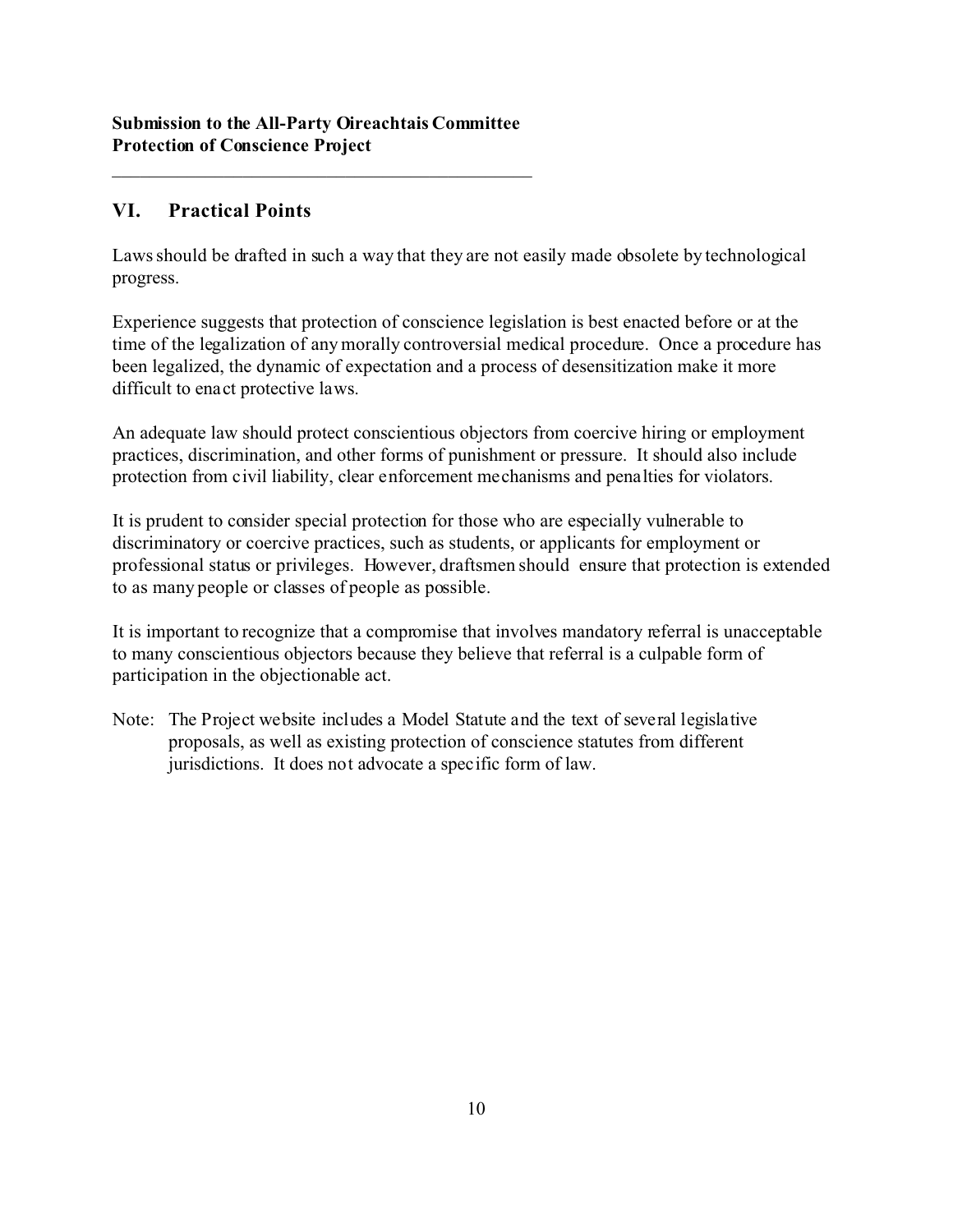## **Notes**

1. In reviewing the Canadian cases, note that abortion was regulated by therapeutic abortion committees in the period between 1977 and 1988; since that time it has been unrestricted.

2. *Nurse refused employment, forced to resign*. /Crimes03.html

3. *Worker fired for refusing payment for illegal abortion*. /Crimes10.html

4. *Hospital aide fired for refusing to clean abortion instruments.* /Crimes09.html

5. *Transition house works fired, denied benefits for misconduct .* /Crimes04.html

6. *21 out of 30 paediatric nurses resign.* /Crimes05.html

7. *Five year struggle for freedom of conscience takes toll*. /Crimes06.html, /Crimes07.html

8. *Genetic terminations at Foothills Hospital.* /Crimes01.html *Down the slope to infanticide.* /Crimes02.html

9. *Baby left to die at Vancouver General Hospital.* /ExaminingtheIssues/Background/Abortion/BackAbortion02.html

10. Walker, Robert MDs face Internet restrictions: Prescription ban Canadian first . *The Calgary Herald* 10 June, 2000

11. *College of Pharmacists of British Columbia Bulletin*, March/April 2000, Vol. 25, No. 2: Ethics in Practice: Moral Conflicts in Pharmacy Practice .

The Registrar of the College later explained that the term involuntary suicide was a mistake; the term intended was involuntary *euthanasia* . Letter dated 9 May, 2000, from the Registrar of the College of Pharmacists of British Columbia to the Project Administrator.

12. /ExaminingtheIssues/Background/Abortion/BackAbortion05.html

13. Letter to the Project Administrator dated 2 July, 1995

14. It's the 21st century, right? Not if the Manitoba Pharmaceutical Association has its way. Bowing to pressure from the Concerned Pharmacists for Conscience, it wants to drag us back into the 19th, 18th or maybe the 17th century. How else to interpret its announcement that it has adopted a policy which allows pharmacists to refuse to dispense certain drugs for reasons of conscience? Pharmacological farce , Winnipeg Sun, 6 June, 2000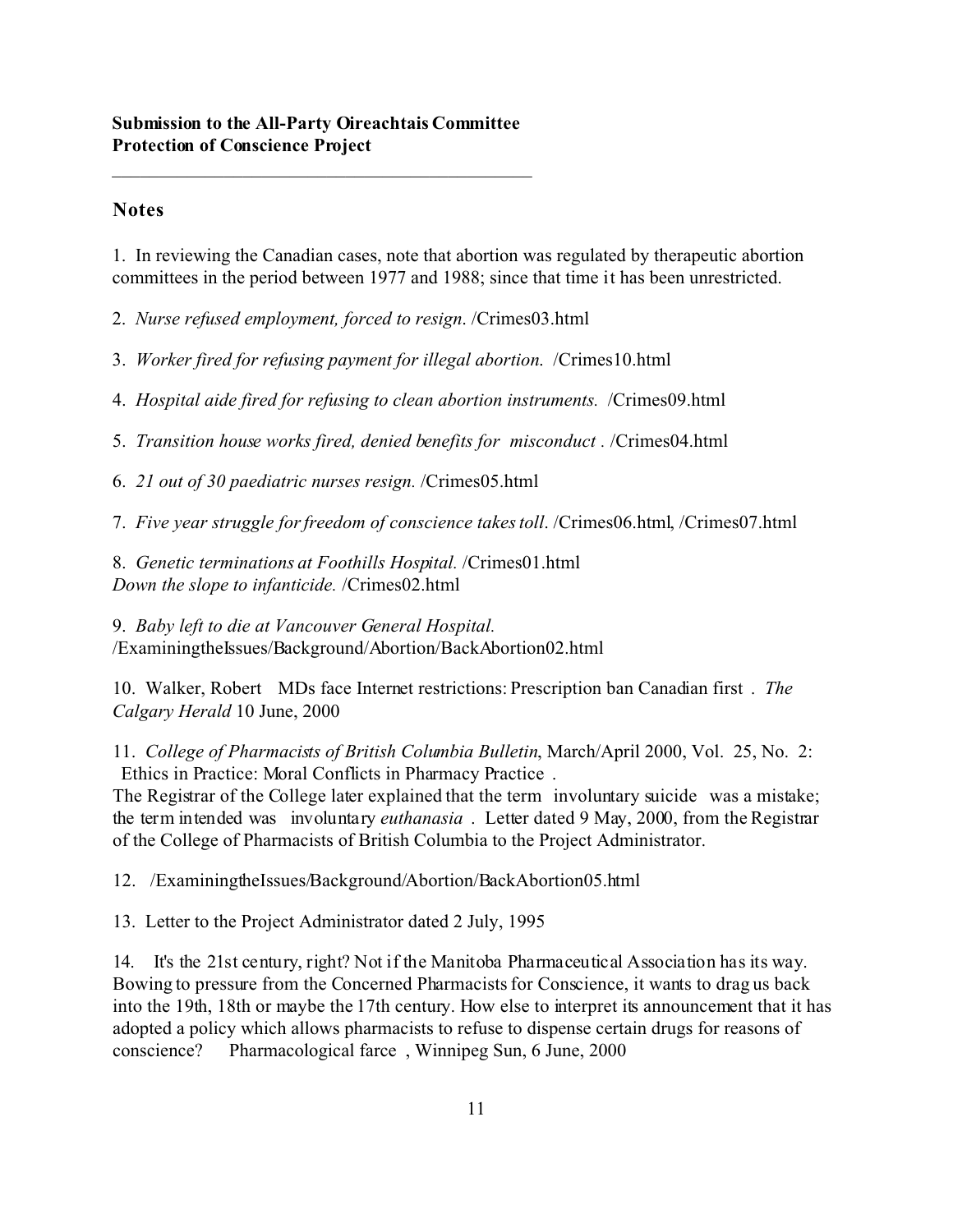\_\_\_\_\_\_\_\_\_\_\_\_\_\_\_\_\_\_\_\_\_\_\_\_\_\_\_\_\_\_\_\_\_\_\_\_\_\_\_\_\_\_\_\_\_

15. *United Nations Report of the Committee on the Elimination of Discrimination against Women* (Eighteenth and nineteenth sessions) General Assembly Official Records, Fifty-third session Supplement, No. 38 (A/53/38/Rev.1) Page 20, Para. 109. /ExaminingtheIssues/Background/Abortion/BackAbortion06.html

16. For the insights into secular fundamentalism the author is indebted to Iain Benson, B.A. (Hons.), M.A. (Cantab.), LL.B, Director of the Centre for Cultural Renewal (Formerly the Centre for Renewal in Public Policy). His analysis of the subject has just appeared in the University of British Columbia Law Review. He has written a popular summary of the main points in the Law Review article in *There are no Secular Unbelievers*, which appeared in Centre Points:Vol. 4, No. 1, Spring, 2000, the newsletter of the Centre for Cultural Renewal. See this piece at /ExaminingtheIssues/Ethical/Articles/Ethical10.html

17. Benson, Iain T., "Notes Towards a (Re) Definition of the "Secular" (2000) 33 U.B.C. Law Rev. 519 -549, Special Issue: "Religion, Morality, and Law", p. 521

18. Irving, Dianne N., *Which Medical Ethics for the 21st. Century?* Address to the John Carroll Society, Washington, D.C., May 14, 1999. /ExaminingtheIssues/Ethical/Articles/Ethical01.html

19. Quoted in *Bishop protests on behalf of nurses*. /ExaminingtheIssues/Background/Abortion/BackAbortion03.html

20. Benson, Iain T., Notes Towards a (Re)Definition of the Secular , UBC Law Review,

21. *Re: Rodriguez and Attorney-General of British Columbia et al; British Columbia Coalition of People with Disabilities et al, Intervenors*, 107 D.L.R. (4th) 342- Supreme Court of Canada

**Chief Justice Lamer** (dissenting): "...the common law recognized the fundamental importance of individual autonomy and self-determination in our legal system...it is now established that patients may compel their physicians not to provide them with life-sustaining treatment...and patients undergoing life support treatment may compel their physicians to discontinue such treatment...The rationale underlying these decisions is the promotion of individual autonomy..."

**Justice McLachlin** (dissenting): "I see this...as a case about the manner in which the state may limit the right of a person to make decisions about her body...It is part of the persona and dignity of the human being that he or she have the autonomy to decide what is best for his or her body...the law draws a distinction between suicide and assisted suicide...The effect of this distinction is to prevent people like Sue Rodriguez from exercising the autonomy over their bodies available to other people."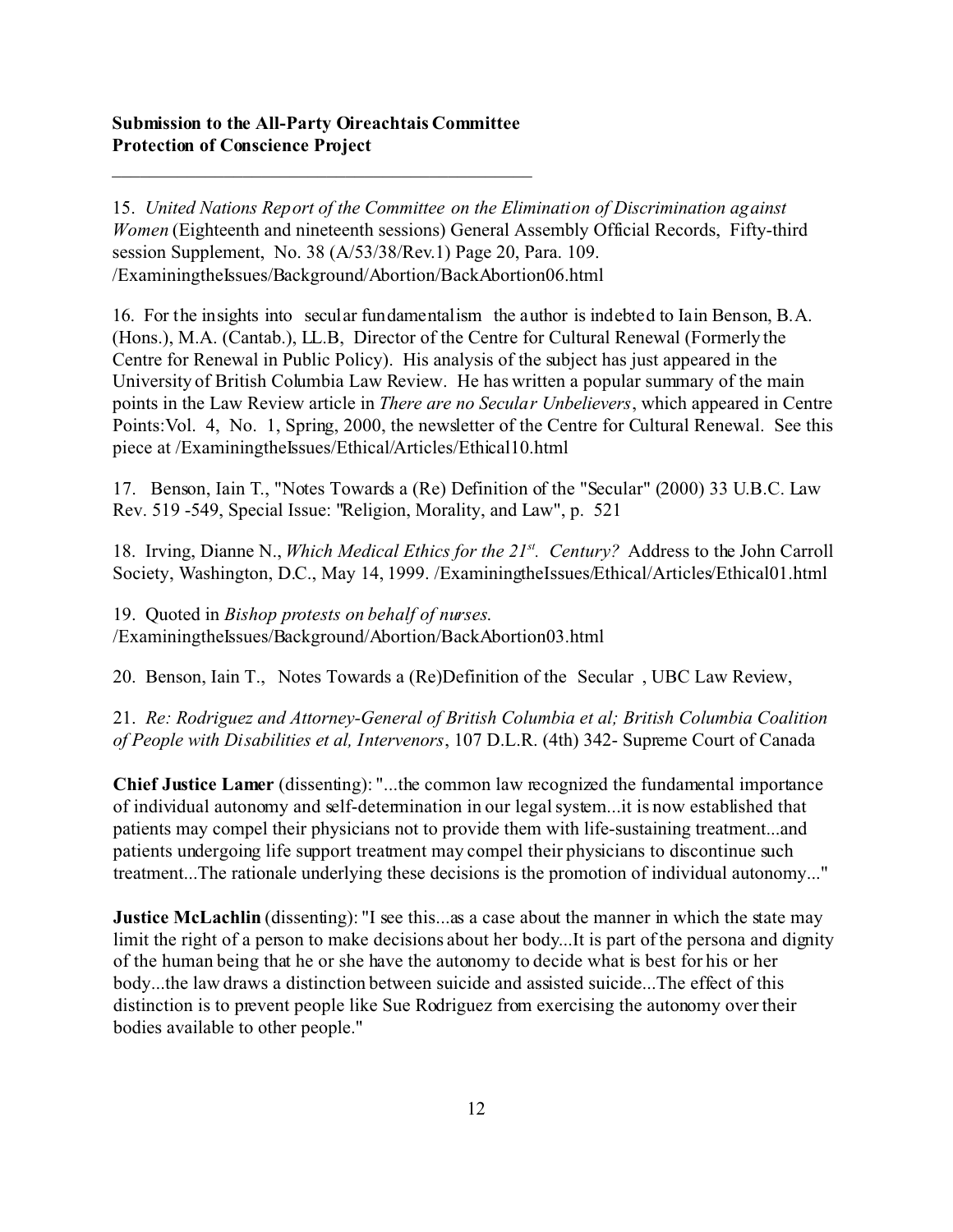\_\_\_\_\_\_\_\_\_\_\_\_\_\_\_\_\_\_\_\_\_\_\_\_\_\_\_\_\_\_\_\_\_\_\_\_\_\_\_\_\_\_\_\_\_

22. Benson, Iain T., There are No Secular Unbelievers . *Centre Points*, Vol. 4, No. 1, Centre for Cultural Renewal, Ottawa: Spring, 2000, p. 3. /ExaminingtheIssues/Ethical/Articles/Ethical10.html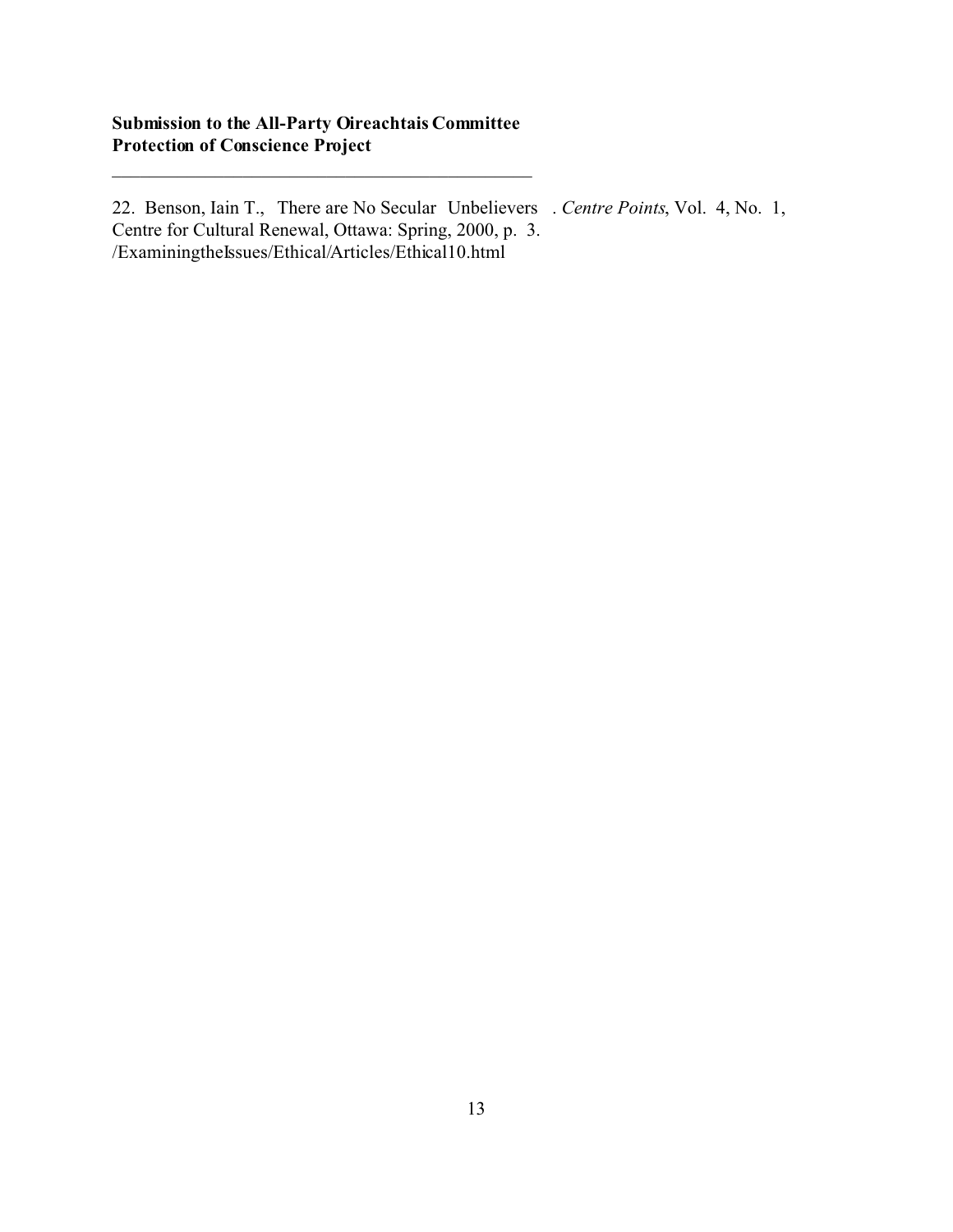## **APPENDIX**

## **Project Advisory Board**

#### **Janet Ajzenstat, B.A., M.A., Ph.D; Associate Professor, Department of Political Science, McMaster University, Hamilton, Ontario, Canada**

Professor Ajzenstat teaches public law and political philosophy. Her most recent books are "Canada's Founding Debates" (edited with Paul Romney, Ian Gentles, and William D. Gairdner [Stoddart 1999]), yünd "Canada's Origins" (edited with Peter J. Smith [Carleton University Press, 1995]).ÿÿ She is associated with the Centre for Renewal in Public Policy and the Dominion Institute.ÿIn 1988-89 she was Executive Director of the Human Life Research Institute (now the Barrie de Weber Institute). Her most recent contribution to reports for ythe Institute is "Going It Alone", (co-authored with Elizabeth Cassidy, Elise Carter, and Gerald Bierling) a study of pregnant, unmarried women who have chosen to continue their pregnancies.

#### **Dr. Shahid Athar, M.D., F.A.C.E.; Clinical Associate Professor of Internal Medicine and Endocrinology, Indiana School of Medicine, Indianapolis, Indiana, U.S.A.**

Dr. Athar was born at Patna, India. He did his medical training in Karachi, (Pakistan), Chicago, (Illinois), and at Indiana University.ÿÿ He is a U.S. Citizen and lives in Indianapolis with his wife and four children.ÿ $\mathfrak{p}_r$ . Athar edited "Islamic Perspectives in Medicine", and has written and published over 110 articles on Islam.ÿHis numerous books include "Health Concerns for Believers", "Reflections of an American Muslim", and "Sex Education- An Islamic Perspective".ÿHis collection of English poems, "Reflections in Love", was released in 1999 by Watermark Press.

Dr. Athar is an alternate delegate to UN (NGO) for World Muslim Congress, past chair of the Interfaith Alliance, an active member of Council For National Interest, Christian & Muslims For Peace, Amnesty International, Physicians For Human Rights, lslamic Medical Association, Solidarity International For Human Rights.ÿÿ He was nominated for 1992 Jefferson Award and received Diamond Award for outstanding volunteerism from the "United To Serve America". He is listed in the International Directory of Specialists in Islamic Studies published from Rabbat, Morocco, 1991, and North American Muslim Resource Directory, 1994. $\ddot{\psi}$ Pr. Athar is currently the elected vice-president of the Islamic Medical Association of North America and the Chair of its Medical Ethics Committee.

## **J. Budziszewski, Ph.D; Associate Professor, Departments of Government and Political Philosophy, University of Texas (Austin), U.S.A.**

Dr. Budziszewski, a specialist in ethical and political philosophy, is the author of five academic books, most recently "The Revenge of Conscience: Politics and the Fall of Man" (1999) and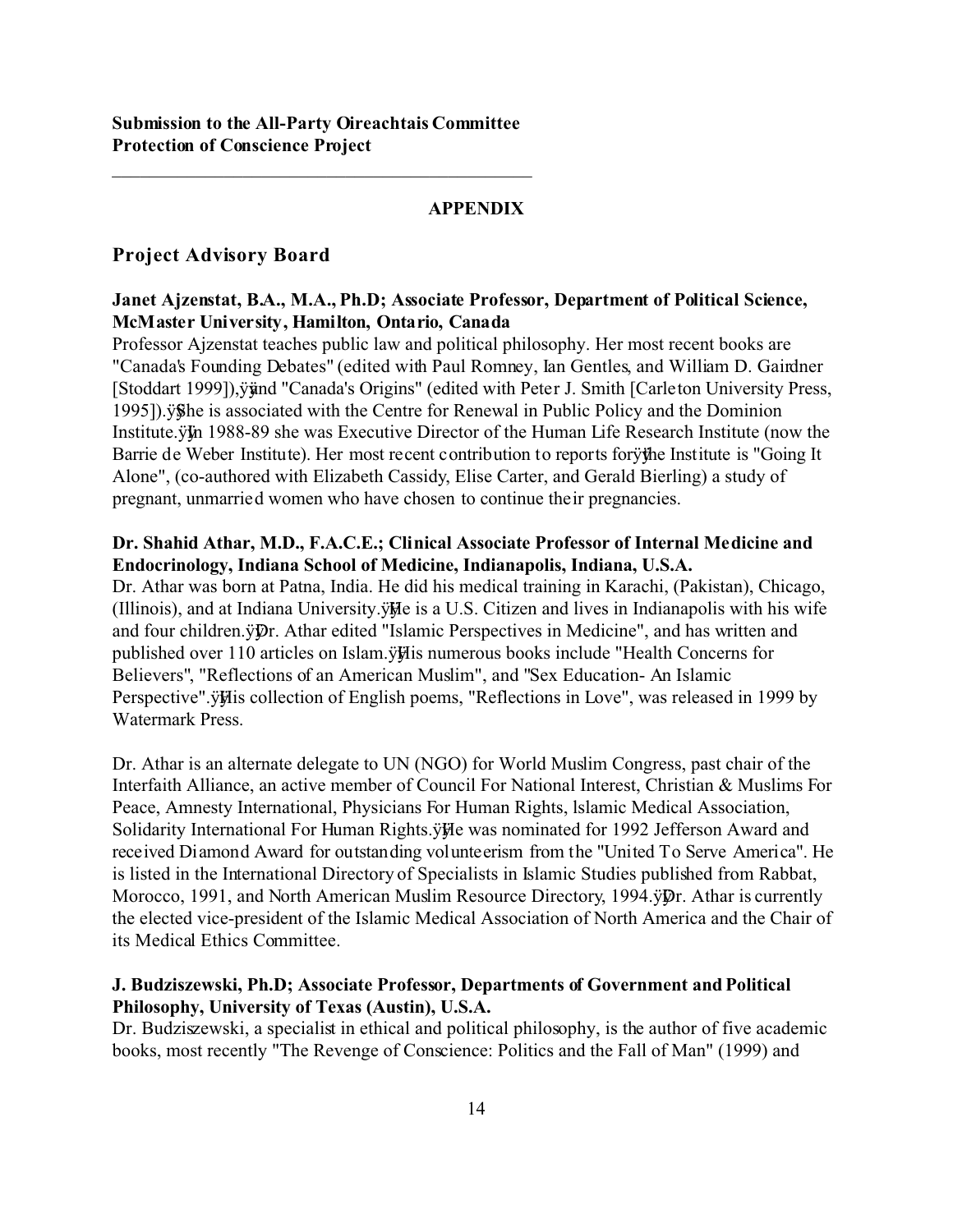\_\_\_\_\_\_\_\_\_\_\_\_\_\_\_\_\_\_\_\_\_\_\_\_\_\_\_\_\_\_\_\_\_\_\_\_\_\_\_\_\_\_\_\_\_

"Written on the Heart: The Case for Natural Law"(1997). $\ddot{\textbf{v}}$  has contributed numerous articles and reviews to both scholarly and popular periodicals, including "First Things", the "American Journal of Jurisprudence", the "Journal of Politics", the "American Political Science Review", the "Weekly Standard", the "National Review", and Public Choice". $\ddot{w}$ 

Among his topics are natural law, virtue ethics, Christian faith, and the problem of tolerance.  $\ddot{y}$  in his latest book, "The Revenge of Conscience: Politics and the Fall of Man", Dr. Budziszewski inquires into the cultural pathologies which flow from the repression of moral knowledge - from trying to convince ourselves that we do not know what we really do.

## **Dr. John Fleming, B.A., Th.L. (Hons), Ph.D.; Director, Southern Cross Bioethics Institute, Adelaide, Australia**

Dr. John Irving Fleming is a bioethicist, a former Dean and Vice-Master of St. Mark's College in the University of Adelaide.ÿHis Ph.D thesis was titled Human Rights and Natural Law: An Analysis of the consensus gentium and its Implications for Bioethics.  $\ddot{\psi}$ Pr. Fleming is a former Anglican priest.ÿMarried, with three children, a papal dispensation permitted his ordination in the Catholic Church (Diocese of Adelaide) in 1995.ÿÿ He became a Corresponding Member of the Pontifical Academy for Life (Vatican) the following year.ÿÿ

Dr. Fleming was a member of UNESCO's International Bioethics Committee from 1993-1996. $\ddot{y}$ He is currently an associate member of the European Association of Centres of Medical Ethics, and a member several organizations in the field of bioethics, including the International Bioethics Association, the Australian Bioethics Association, and the South Australian Council on Reproductive Technology. ÿ $\ddot{y}$  1999 he joined the Biotechnology Consultative Group (BIOCOG), which provides advice to the Australian Federal Government.

Since 1995 Dr. Fleming has been a member of the Advisory Board for the Centre for International and Cross-Cultural Studies, University of South Australia. He was an elected delegate to the Australian Constitutional Convention in February, 1998. yp. Fleming has been Director of Southern Cross Bioethics Institute since 1987.

## **Henk Jochemsen, PhD; Director, Prof.dr. G.A. Lindeboom Institute, Amsterdam, Netherlands**

Professor Henk Jochemsen (1952) studied Molecular Biology at the Agricultural University in Wageningen. The work for his PhD thesis concerned a subject in pre-clinical cancer research at the State University in Leiden (1979). From 1980-1986 he and his family pioneered in student work in Paraguay with the International Fellowship of Evangelical Students. In addition to the student work, Professor Jochemsen lectured in Molecular Biology at The National University in Asuncion for five years, and Christian Ethics at a Bible College in Asuncion for two years.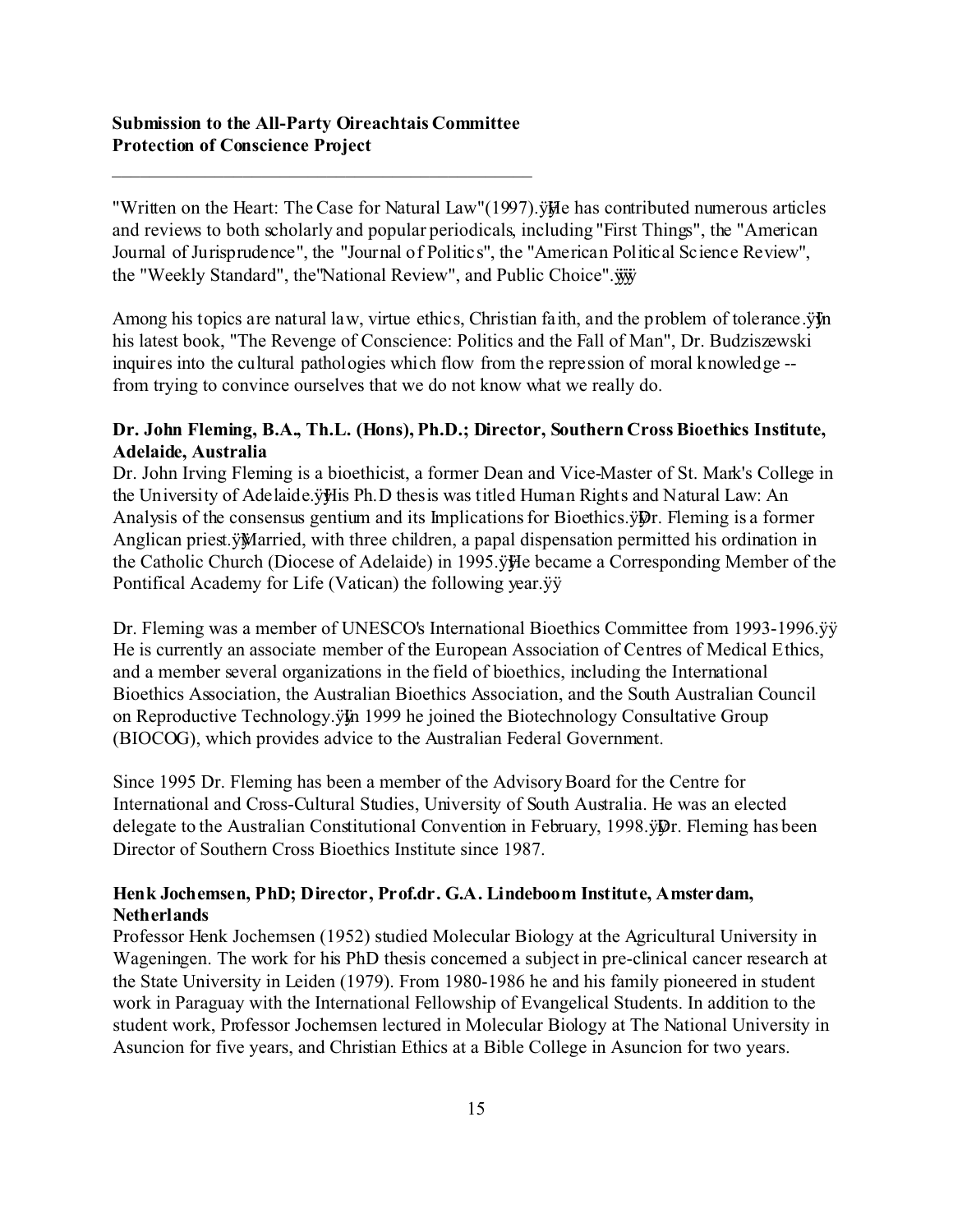\_\_\_\_\_\_\_\_\_\_\_\_\_\_\_\_\_\_\_\_\_\_\_\_\_\_\_\_\_\_\_\_\_\_\_\_\_\_\_\_\_\_\_\_\_

After his return to the Netherlands (1986) he became involved in the Prof.dr. G.A. Lindeboom Institute, a private centre for medical ethics that was being founded at that time. Since 1987 he has been the director of this Institute. In this capacity he has written and (co)edited articles, reports and books, mainly in Dutch. He has been a guest teacher of medical ethics at a theological college for several years and has given lectures on various medical ethical themes both in the Netherlands and at international conferences and courses.

Professor Jochemsen is a member of the ethics commission of the Federation of Associations of Patients with Congenital Diseases, and advisor of a few other organisations in health care in the Netherlands. From 1992-1996 he was a member of the Board of Administration of the European Association of Centres of Medical Ethics. Currently he is an Advisory Board member of the Center for Bioethics and Human Dignity (Trinity International University, Bannockburn, IL) and a member of the European Editorial Board of `Ethics and Medicine'. He has held the Lindeboom chair for medical ethics at the Free University in Amsterdam since January 1, 1998. Since the beginning of 1996, as a board member, Professor Jochemsen has coordinated the research at another private ethical institute, the Institute for Culture Ethics, at Amersfoort. He is a member of the Aid Commission of the Christian Reformed Churches in the Netherlands. He and his wife, Marieke Kok, have three children.

#### **David Novak, A.B., M.H.L., Ph.D.; J. Richard and Dorothy Shiff Chair of Jewish Studies, University of Toronto, Ontario, Canada.**

David Novak is Professor of the Study of Religion at the University of Toronto, and also Professor of Philosophy, with appointments in University College, the Faculty of Law, the Joint Centre for Bioethics, and the Institute of Medical Science.  $\ddot{\text{y}}$ He is also Director of the Jewish Studies Programme.ÿFrom 1989 to 1997 he was the Edgar M. Bronfman Professor of Modern Judaic Studies at the University of Virginia. ÿHe had taught previously at Oklahoma city University, Old Dominion University, the New School for Social Research, the Jewish Theological Seminary of America, and Baruch College of the City University of New York.ÿÿ From 1966 to1969 he was Jewish Chaplain to St. Elizabeth's Hospital, National Institute of Mental Health, in Washington, D.C.

After receiving a rabbinical diploma from the Jewish Theological Seminary of America in 1966, he served as a pulpit rabbi in several American communities until 1989. y Professor Novak is a founder, vice-president and co-ordinator of the Panel of Inquiry on Jewish Law of the Union for Traditional Judaism.ÿÿle is also a founder of the Institute for Traditional Judaism in Teaneck, New Jersey, where he lectures frequently. $\ddot{\text{y}}$  He serves as secretary-treasurer of the Institute of Religion and Public Life in New York, and is on the editorial board of its monthly journal, "First Things". ÿHe is a fellow of the American Academy for Jewish Research and the Academy for Jewish Philosophy.